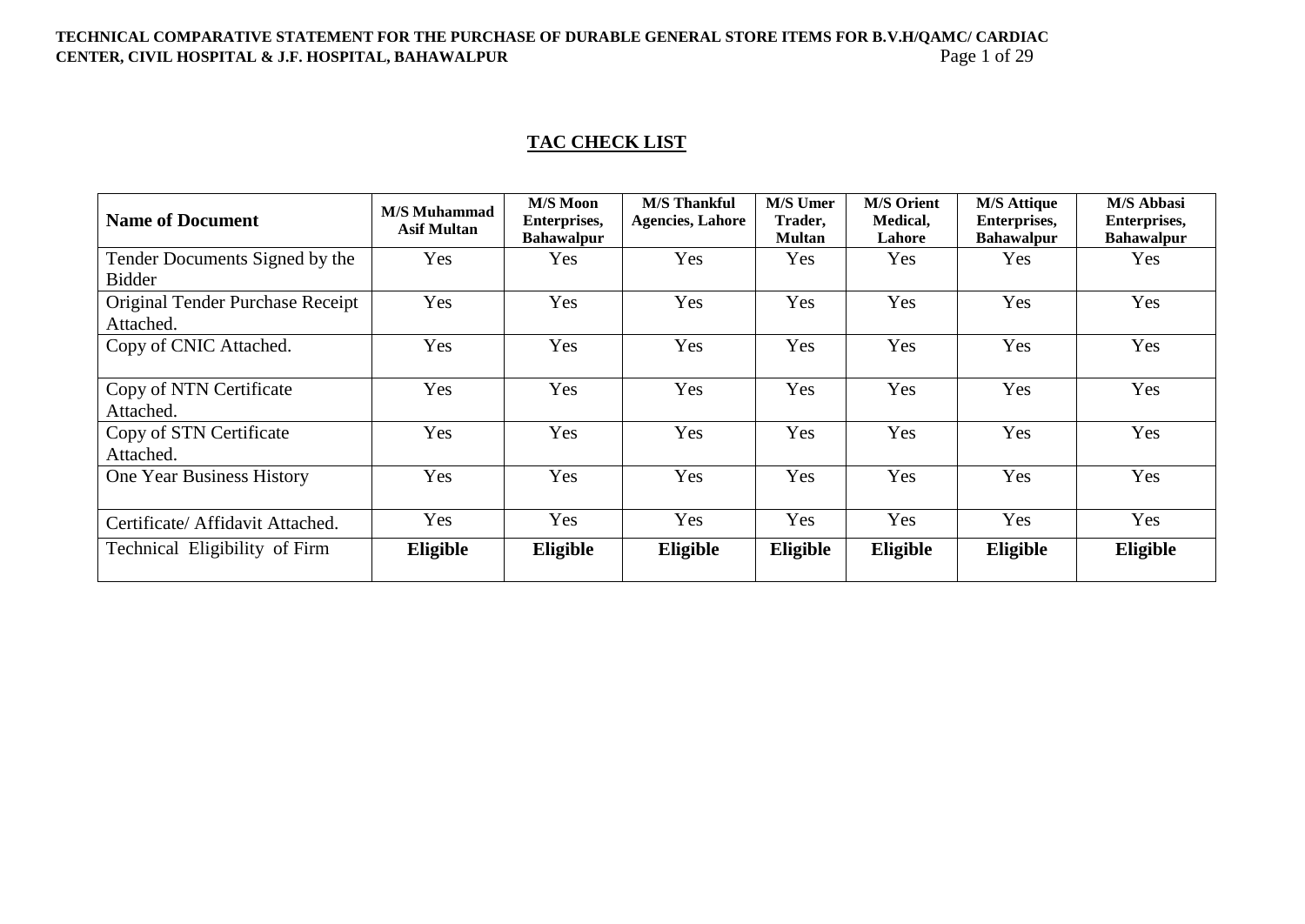## **TECHNICAL COMPARATIVE STATEMENT FOR THE PURCHASE OF DURABLE GENERAL STORE ITEMS FOR B.V.H/QAMC/ CARDIAC**<br>CENTER, CIVIL HOSPITAL & J.F. HOSPITAL, BAHAWALPUR<br>Page 2 of 29 **CENTER, CIVIL HOSPITAL & J.F. HOSPITAL, BAHAWALPUR**

| Sr#              | <b>Name of Durable Items</b>                                                                                                              |                                                                                                                                                  |                  |                             |                             |                                                                          |                        | <b>Total Quantity</b>  |      |
|------------------|-------------------------------------------------------------------------------------------------------------------------------------------|--------------------------------------------------------------------------------------------------------------------------------------------------|------------------|-----------------------------|-----------------------------|--------------------------------------------------------------------------|------------------------|------------------------|------|
| 1.               | Almirah Steel .72x18x36 Size" Medium (22G) with four shelves , Two doors, internal lock, silver hammer paint                              |                                                                                                                                                  |                  |                             |                             |                                                                          | 89                     |                        | Nos. |
| Sr.#             | Name of firm                                                                                                                              | <b>Manufacturer/importer/Make</b><br>/ Made/Brand                                                                                                |                  | Pack size                   | <b>Status of sample</b>     |                                                                          | <b>Decision of TAC</b> |                        |      |
| 1.               | M/S Muhammad Asif Multan                                                                                                                  | Local                                                                                                                                            |                  |                             |                             |                                                                          |                        |                        |      |
| 2.               | M/S Thankful Agencies, Lahore                                                                                                             | Almirah Steel .72x18x36 Size"<br>Medium (22G) with four shelves , Two<br>doors, internal lock, silver hammer paint                               |                  |                             |                             | <b>Pending</b>                                                           |                        |                        |      |
| 3.               | M/S Orient Medical, Lahore                                                                                                                | Pak made orient brand ISO<br>Certified                                                                                                           |                  |                             |                             |                                                                          |                        |                        |      |
| $\overline{4}$ . | M/S Attique Enterprises, Bahawalpur                                                                                                       | Pakistan                                                                                                                                         |                  | As per<br>demand            |                             |                                                                          |                        |                        |      |
| 2.               | Battery 12 Volts 200 Amps for Generators (with cost of charging)                                                                          | 44                                                                                                                                               |                  | Nos.                        |                             |                                                                          |                        |                        |      |
| Sr.#             | Name of firm                                                                                                                              | Manufacturer/importer/<br><b>Make / Made/Brand</b>                                                                                               |                  | Pack size                   |                             | <b>Status of sample</b>                                                  |                        | <b>Decision of TAC</b> |      |
| 1.               | M/S Muhammad Asif Multan                                                                                                                  | Exide N200                                                                                                                                       |                  |                             | Exide Branded Item Approved |                                                                          |                        | <b>Responsive</b>      |      |
| 2.               | M/S Moon Enterprises, Bwp                                                                                                                 | Exide Battery Pak Made<br>Mode $N-200$                                                                                                           | 1 piece          | Exide Branded Item Approved |                             |                                                                          | <b>Responsive</b>      |                        |      |
| $\overline{3}$ . | M/S Attique Enterprises, Bahawalpur                                                                                                       | Exide / Equivalent                                                                                                                               | As per<br>demand |                             |                             | Exide Branded Item Approved                                              |                        | <b>Responsive</b>      |      |
| 3.               | Bed Screen 4 Side Folding With Parachute Cloth (Iron Frame) Made of pipe 1 inch<br>16G ,height 70" 08 'Wheeler of minim 4" inch diameter. |                                                                                                                                                  |                  |                             | 60                          | Nos.                                                                     |                        |                        |      |
| Sr.#             | Name of firm                                                                                                                              | Manufacturer/importer/<br><b>Make / Made/Brand</b>                                                                                               |                  | Pack size                   |                             | <b>Status of sample</b>                                                  |                        | <b>Decision of TAC</b> |      |
| 1.               | M/S Muhammad Asif Multan                                                                                                                  | Local                                                                                                                                            |                  |                             |                             | 4 Fold with and one fold 30"<br>minimum height as per<br>tender Approved |                        | <b>Responsive</b>      |      |
| 2.               | M/S Moon Enterprises, Bwp                                                                                                                 | No brand as per demand<br>best quality                                                                                                           | 1 piece          |                             |                             | 4 Fold with and one fold 30"<br>minimum height as per<br>tender Approved |                        | <b>Responsive</b>      |      |
| 3.               | M/S Thankful Agencies, Lahore                                                                                                             | Bed Screen 4 Side Folding With<br>Parachute Cloth (Iron Frame)<br>Made of pipe 1 inch 16G , height 70" 08<br>'Wheeler of minim 4" inch diameter. |                  |                             |                             | 4 Fold with and one fold 30"<br>minimum height as per<br>tender Approved |                        | <b>Responsive</b>      |      |
| $\overline{4}$ . | M/S Umer Trader, Multan                                                                                                                   | Local made best Quality                                                                                                                          |                  |                             |                             | 4 Fold with and one fold 30"<br>minimum height as per<br>tender Approved |                        | <b>Responsive</b>      |      |
| 5.               | M/S Orient Medical, Lahore                                                                                                                | Pak made orient brand ISO<br>Certified                                                                                                           |                  |                             |                             | 4 Fold with and one fold 30"<br>minimum height as per<br>tender Approved |                        | <b>Responsive</b>      |      |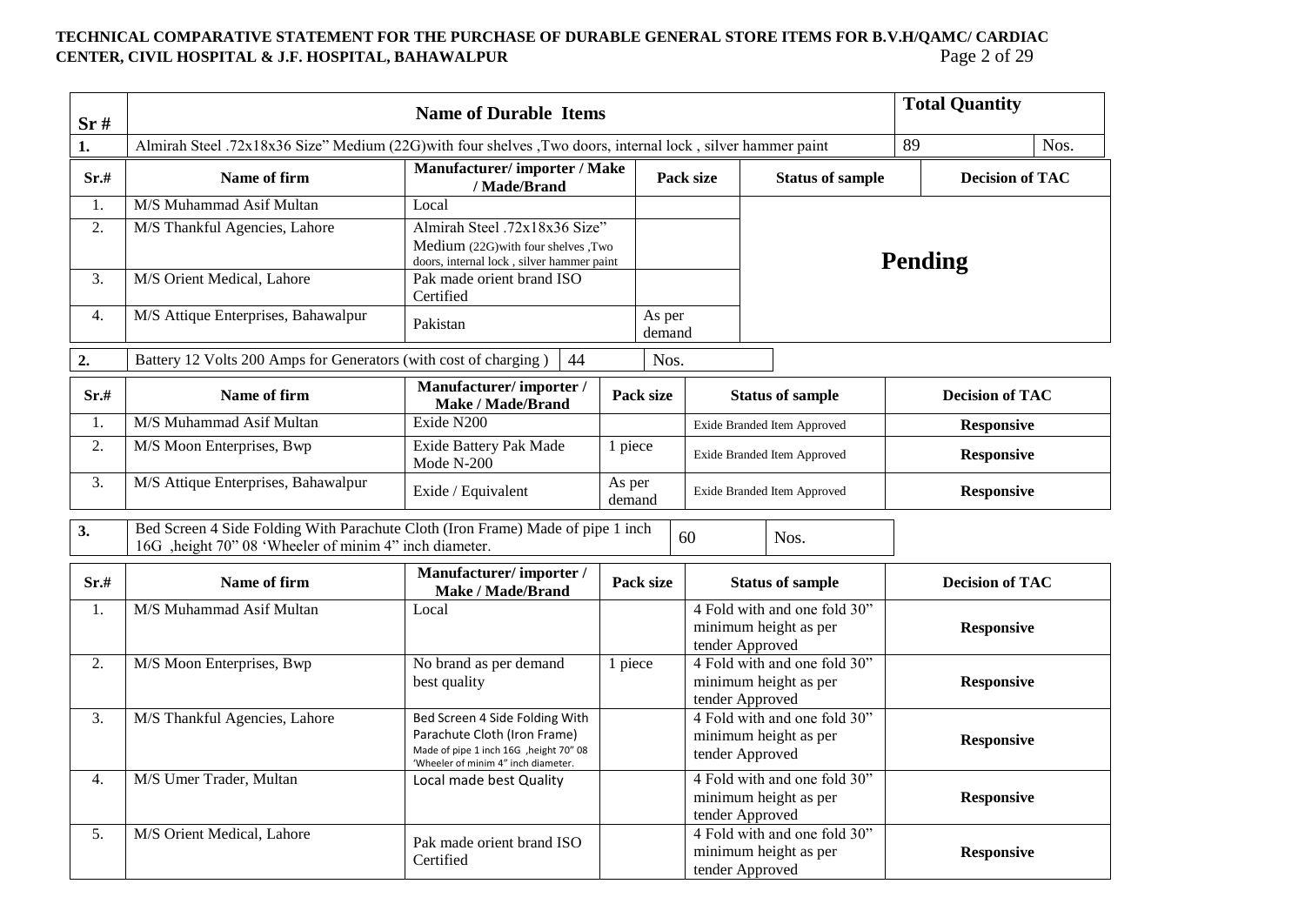## TECHNICAL COMPARATIVE STATEMENT FOR THE PURCHASE OF DURABLE GENERAL STORE ITEMS FOR B.V.H/QAMC/ CARDIAC<br>CENTER, CIVIL HOSPITAL & J.F. HOSPITAL, BAHAWALPUR **CENTER, CIVIL HOSPITAL & J.F. HOSPITAL, BAHAWALPUR**

| Bed<br>d Side Lockers Standard Size 18G, Sheet with top of S.S mobile on castors,<br>s, one drawer & one cabinet white paint | 200 |      |
|------------------------------------------------------------------------------------------------------------------------------|-----|------|
| $\cdot$ $\cdot$ $\cdot$ Wheel<br>$16"x20"x30"$ with 3                                                                        |     | NOS. |

| Sr.# | Name of firm                  | Manufacturer/importer/<br>Make / Made/Brand                                                                                | Pack size | <b>Status of sample</b>                                                        | <b>Decision of TAC</b> |
|------|-------------------------------|----------------------------------------------------------------------------------------------------------------------------|-----------|--------------------------------------------------------------------------------|------------------------|
|      | M/S Muhammad Asif Multan      | Local                                                                                                                      |           | <b>Bed Side Lockers</b><br>Size:16"x20"x30" with 3" Wheel Approved             | <b>Responsive</b>      |
| 2.   | M/S Moon Enterprises, Bwp     | No Brand Best quality pak<br>made as per demand                                                                            | 1 Pcs     | <b>Bed Side Lockers</b><br>Size:16"x20"x30" with 3" Wheel Approved             | <b>Responsive</b>      |
| 3.   | M/S Thankful Agencies, Lahore | Bed Side Lockers Standard Size<br>18G, Sheet with top of S.S mobile<br>on castors, one drawer & one<br>cabinet white paint |           | <b>Bed Side Lockers</b><br>Size:16"x20"x30" with 3" Wheel Approved             | <b>Responsive</b>      |
| 4.   | M/S Umer Trader, Multan       | Local made best Quality                                                                                                    |           | <b>Bed Side Lockers</b><br>Size: $16$ "x $20$ "x $30$ " with 3" Wheel Approved | <b>Responsive</b>      |
| 5.   | M/S Orient Medical, Lahore    | Pak made orient brand ISO<br>Certified                                                                                     |           | <b>Bed Side Lockers</b><br>Size:16"x20"x30" with 3" Wheel Approved             | <b>Responsive</b>      |

**5.** Bench Two Seated (Iron Frame (Pipe 1x1" 16G) Wooden Top with Central Support Bench Two Seated (fron Frame (Pipe 1x1<sup>2</sup> 16G) Wooden Top with Central Support and Foot Support 7 Wooden Strips1"x2" Size 36x18x18 off white powder paint 280 Nos.

| Sr.# | Name of firm                                    | Manufacturer/importer/<br>Make / Made/Brand                                                                                                                         | Pack size        |     | <b>Status of sample</b>                                  | <b>Decision of TAC</b> |
|------|-------------------------------------------------|---------------------------------------------------------------------------------------------------------------------------------------------------------------------|------------------|-----|----------------------------------------------------------|------------------------|
| 1.   | M/S Muhammad Asif Multan                        | Local                                                                                                                                                               |                  |     | Standard item Approved as<br>per requirement of End User | <b>Responsive</b>      |
| 2.   | M/S Moon Enterprises, Bwp                       | No Brand Best quality pak<br>made as per demand                                                                                                                     | 1Pcs             |     | Standard item Approved as<br>per requirement of End User | <b>Responsive</b>      |
| 3.   | M/S Thankful Agencies, Lahore                   | Bench Two Seated (Iron Frame<br>(Pipe 1x1" 16G) Wooden Top with<br>Central Support and Foot Support 7<br>Wooden Strips1"x2" Size 36x18x18 off<br>white powder paint |                  |     | Standard item Approved as<br>per requirement of End User | <b>Responsive</b>      |
| 4.   | M/S Orient Medical, Lahore                      | Pak made orient brand ISO<br>Certified                                                                                                                              |                  |     | Standard item Approved as<br>per requirement of End User | <b>Responsive</b>      |
| 5.   | M/S Attique Enterprises, Bahawalpur             | Pakistan                                                                                                                                                            | As per<br>demand |     | Standard item Approved as<br>per requirement of End User | <b>Responsive</b>      |
| 6.   | Bracket Fan 18" (Branded Item Copper rewinding) |                                                                                                                                                                     |                  | 397 | Nos.                                                     |                        |

| Sr.# | Name of firm              | Manufacturer/importer/<br>Make / Made/Brand | Pack size | <b>Status of sample</b>                      | <b>Decision of TAC</b> |
|------|---------------------------|---------------------------------------------|-----------|----------------------------------------------|------------------------|
|      | M/S Muhammad Asif Multan  | <b>GFC</b>                                  |           | GFC Branded Item Approved<br>original Copper | <b>Responsive</b>      |
|      | M/S Moon Enterprises, Bwp | GFC brand Pak Made                          | 1Pcs      | GFC Branded Item Approved<br>original Copper | <b>Responsive</b>      |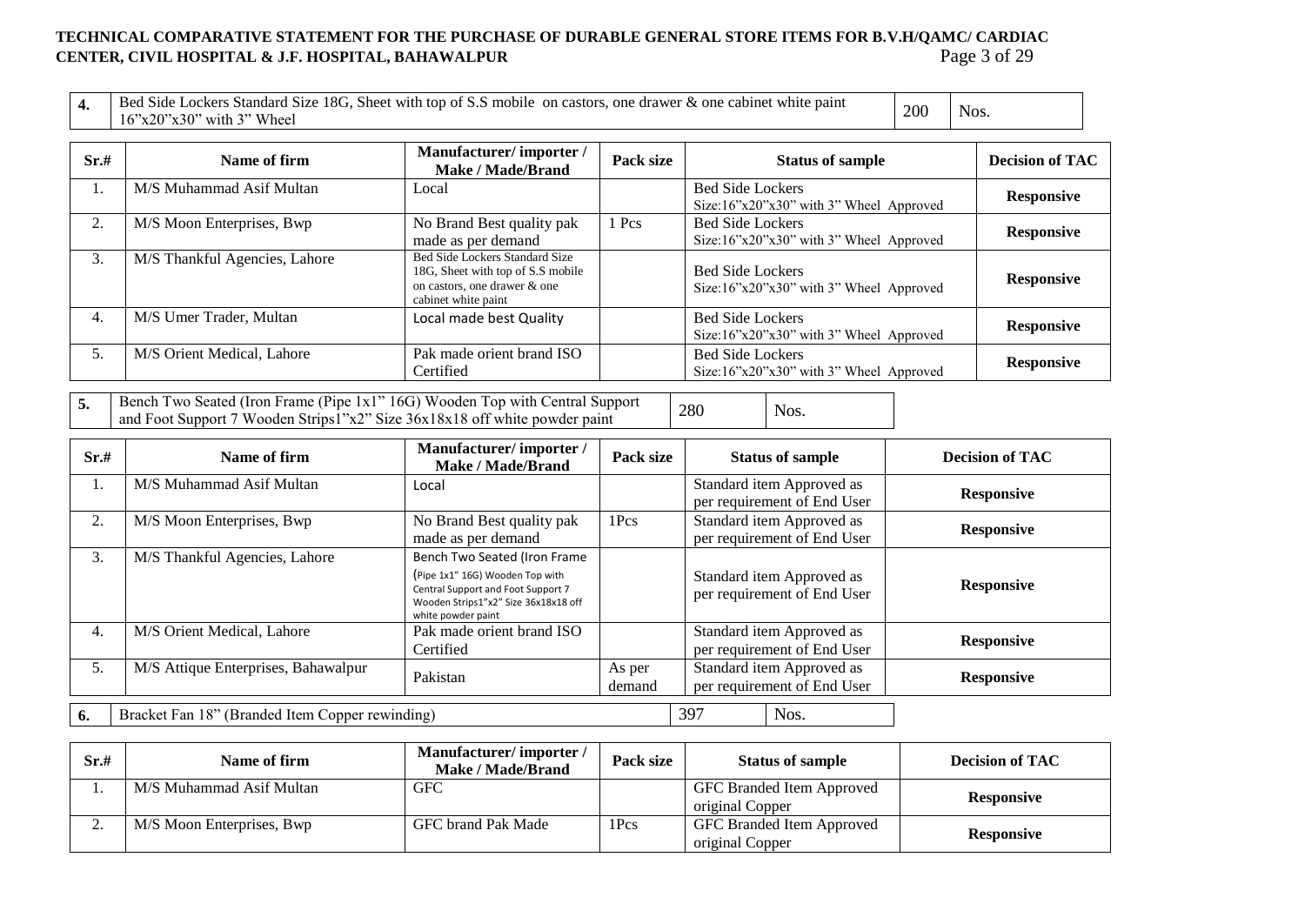#### **TECHNICAL COMPARATIVE STATEMENT FOR THE PURCHASE OF DURABLE GENERAL STORE ITEMS FOR B.V.H/QAMC/ CARDIAC CENTER, CIVIL HOSPITAL & J.F. HOSPITAL, BAHAWALPUR** Page 4 of 29

| 7.   | Ceiling Fan 56" (Copper Wire Rewinding Deluxe Model Heavy Motor) Best Quality<br>(Branded Item Copper rewinding) |                                             |                  | 333             | Nos.                      |                        |
|------|------------------------------------------------------------------------------------------------------------------|---------------------------------------------|------------------|-----------------|---------------------------|------------------------|
| Sr.# | Name of firm                                                                                                     | Manufacturer/importer/<br>Make / Made/Brand | Pack size        |                 | <b>Status of sample</b>   | <b>Decision of TAC</b> |
|      | M/S Muhammad Asif Multan                                                                                         | <b>GFC</b>                                  |                  | original Copper | GFC Branded Item Approved | <b>Responsive</b>      |
| ◠    | M/S Moon Enterprises, Bwp                                                                                        | No brand pak made<br>$15x15$ .size          | As per<br>Sample | original Copper | GFC Branded Item Approved | <b>Responsive</b>      |
| 8.   | Dressing Drum 15x15 SS (As per Sample)                                                                           |                                             |                  | 30              | Nos.                      |                        |

| Sr.#    | Name of firm                                                             | Manufacturer/importer/<br><b>Make / Made/Brand</b> | Pack size |               | <b>Status of sample</b>       | <b>Decision of TAC</b> |
|---------|--------------------------------------------------------------------------|----------------------------------------------------|-----------|---------------|-------------------------------|------------------------|
| 1.      | M/S Moon Enterprises, Bwp                                                | No brand pak made                                  | As per    | Dressing Drum |                               | <b>Responsive</b>      |
|         |                                                                          | 15x16.size                                         | Sample    |               | Standard Size: 15x15 Approved |                        |
| ↑<br>۷. | M/S Thankful Agencies, Lahore                                            | Dressing Drum 16x16 SS (As                         |           | Dressing Drum |                               | <b>Responsive</b>      |
|         |                                                                          | per Sample)                                        |           |               | Standard Size: 15x15 Approved |                        |
| 3.      | M/S Umer Trader, Multan                                                  | Local made best Quality                            |           | Dressing Drum |                               |                        |
|         |                                                                          |                                                    |           |               | Standard Size: 15x15 Approved | <b>Responsive</b>      |
| 4.      | M/S Orient Medical, Lahore                                               | Pak made orient brand ISO                          |           | Dressing Drum |                               |                        |
|         |                                                                          | Certified                                          |           |               | Standard Size: 15x15 Approved | <b>Responsive</b>      |
|         |                                                                          |                                                    |           |               |                               |                        |
| 9.      | Dust Bin Large Blue With 2 Wheels & Cover, Size 22x25x40 (As per Sample) |                                                    |           | 112           | Nos.                          |                        |

| Sr.# | Name of firm               | Manufacturer/importer/<br><b>Make / Made/Brand</b>                           | Pack size | <b>Status of sample</b>                                  | <b>Decision of TAC</b> |
|------|----------------------------|------------------------------------------------------------------------------|-----------|----------------------------------------------------------|------------------------|
| ı.   | M/S Muhammad Asif Multan   | Super Tuff                                                                   |           | Standard item Approved as<br>per requirement of End User | <b>Responsive</b>      |
| 2.   | M/S Moon Enterprises, Bwp  | Dura brand / super tuff<br>brand pak made Lide +<br>Medica B Romel same rate | 1 Pcs     | Standard item Approved as<br>per requirement of End User | <b>Responsive</b>      |
| 3.   | M/S Umer Trader, Multan    | Imported best Quality                                                        |           | Standard item Approved as<br>per requirement of End User | <b>Responsive</b>      |
| 4.   | M/S Orient Medical, Lahore | Pak made                                                                     |           | Standard item Approved as<br>per requirement of End User | <b>Responsive</b>      |

**Sr.# Name of firm Manufacturer/ importer / Make / Made/Brand Pack size Status of sample Decision of TAC** 1. M/S Moon Enterprises, Bwp Imported 1Pces Standard item Approved as per requirement of End User<br>
Standard item Approved as<br> **Responsive**<br> **Responsive** 2. M/S Abbasi Enterprises, Bahawalpur Sample 01 per requirement of End User **Responsive 10.** Electric Fan Heater 1000 watt Best Quality 190 | Nos.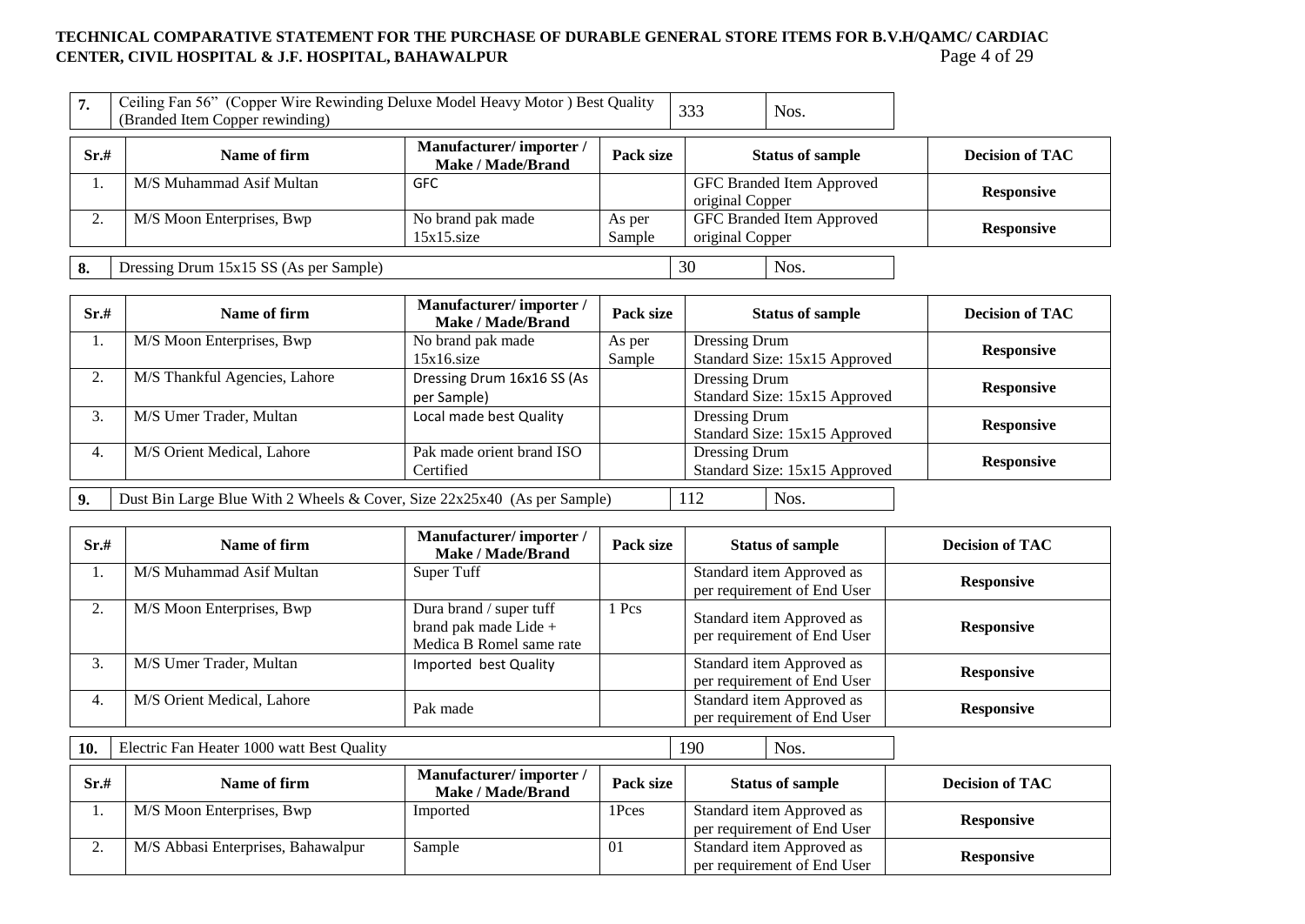### **TECHNICAL COMPARATIVE STATEMENT FOR THE PURCHASE OF DURABLE GENERAL STORE ITEMS FOR B.V.H/QAMC/ CARDIAC CENTER, CIVIL HOSPITAL & J.F. HOSPITAL, BAHAWALPUR** Page 5 of 29

**11.** Electric Kettle S.S  $1.7/2$  Ltr. S.S  $\begin{array}{|l|l|} \hline 532 \end{array}$  Nos.

| Sr.# | Name of firm                          | Manufacturer/importer/<br><b>Make / Made/Brand</b> | Pack size | <b>Status of sample</b>                                  | <b>Decision of TAC</b> |
|------|---------------------------------------|----------------------------------------------------|-----------|----------------------------------------------------------|------------------------|
|      | M/S Moon Enterprises, Bwp             | Imported                                           | 1Pces     | Standard item Approved as<br>per requirement of End User | <b>Responsive</b>      |
|      | M/S Abbasi Enterprises, Bahawalpur    | Sample                                             | -01       | Standard item Approved as<br>per requirement of End User | <b>Responsive</b>      |
|      | 58<br>Electric Water Cooler 65 Gallon | Nos.                                               |           |                                                          |                        |

**Sr.# Name of firm Manufacturer/ importer / Manufacturer/ importer / Make / Made/Brand Pack size Status of sample Decision of TAC** 1. M/S Muhammad Asif Multan **Fisher Fisher Responsive Responsive Responsive Responsive Responsive** 2. M/S Moon Enterprises, Bwp Fisher brand Pak Made 1Pcs Fisher Branded item Approved Responsive

**13.** Stabilizer 3500 VA (Servo Type) Best Quality Copper Rewinding 12 Nos.

| Sr.# | Name of firm               | Manufacturer/importer/<br>Make / Made/Brand | Pack size | <b>Decision of TAC</b><br><b>Status of sample</b> |  |
|------|----------------------------|---------------------------------------------|-----------|---------------------------------------------------|--|
|      | M/S Muhammad Asif Multan   | Attco                                       |           |                                                   |  |
| ۷.   | M/S Moon Enterprises, Bwp  | Aetco Stavul Pak Made                       | 1Pcs      | Pending                                           |  |
|      | M/S Orient Medical, Lahore | Pak made                                    |           |                                                   |  |

**14.** Electric Stabilizer 2000 Watts (Copper Rewinding ) Best Quality 36 Nos.

| Sr.# | Name of firm               | Manufacturer/importer/<br><b>Make / Made/Brand</b> | Pack size  | <b>Status of sample</b> | <b>Decision of TAC</b> |  |
|------|----------------------------|----------------------------------------------------|------------|-------------------------|------------------------|--|
|      | M/S Muhammad Asif Multan   | Local / Sabro                                      |            |                         |                        |  |
| ، ت  | M/S Moon Enterprises, Bwp  | Atlas $+$ Utron Brand<br>2750 or 2000              | 1 Pcs Pack | <b>Pending</b>          |                        |  |
| J.   | M/S Orient Medical, Lahore | Pak made                                           |            |                         |                        |  |

**15.** Water Cooler Plastic Capacity 20 Liter 62 Nos.

| Sr.# | Name of firm              | Manufacturer/importer<br>Make / Made/Brand      | <b>Pack size</b> | <b>Status of sample</b> | <b>Decision of TAC</b> |
|------|---------------------------|-------------------------------------------------|------------------|-------------------------|------------------------|
| . .  | M/S Moon Enterprises, Bwp | Rahbhar + Eagle star + Royal<br>brand same rate | lpcs             | Rahbhar brand Approved  | <b>Responsive</b>      |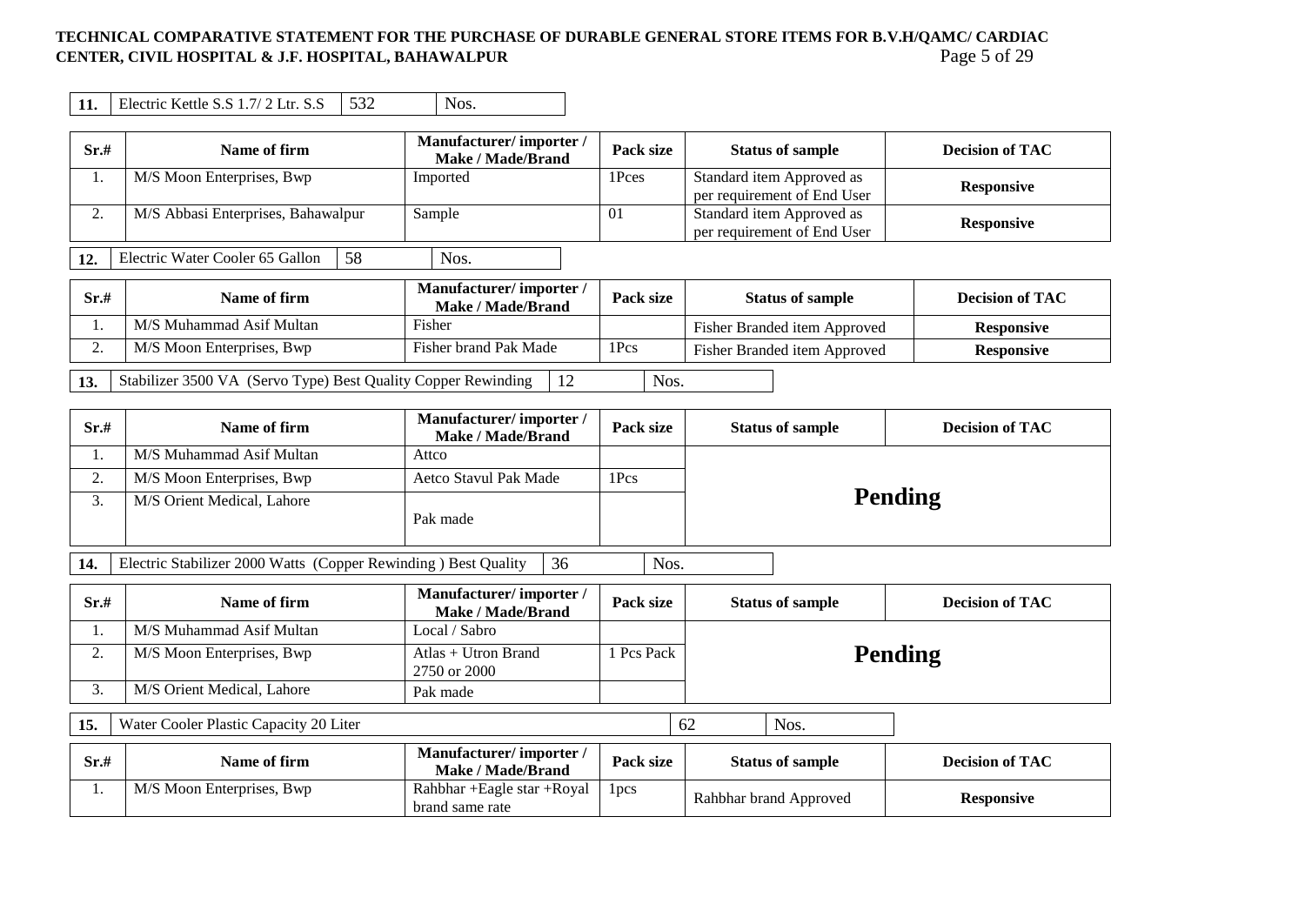## TECHNICAL COMPARATIVE STATEMENT FOR THE PURCHASE OF DURABLE GENERAL STORE ITEMS FOR B.V.H/QAMC/ CARDIAC<br>CENTER, CIVIL HOSPITAL & J.F. HOSPITAL, BAHAWALPUR<br>Page 6 of 29 **CENTER, CIVIL HOSPITAL & J.F. HOSPITAL, BAHAWALPUR**

| 16.               | Examination Couch (As per sample)<br>46                                                                     | Nos.                                               |                  |                                                                                       |                        |
|-------------------|-------------------------------------------------------------------------------------------------------------|----------------------------------------------------|------------------|---------------------------------------------------------------------------------------|------------------------|
| Sr.#              | Name of firm                                                                                                | Manufacturer/importer/<br><b>Make / Made/Brand</b> | Pack size        | <b>Status of sample</b>                                                               | <b>Decision of TAC</b> |
| 1.                | M/S Muhammad Asif Multan                                                                                    | Local                                              |                  | Sample Approved                                                                       | <b>Responsive</b>      |
| 2.                | M/S Moon Enterprises, Bwp                                                                                   | No brand local<br>manufacturing best quality       | 1 Pcs            | Sample Approved                                                                       | <b>Responsive</b>      |
| 3.                | M/S Thankful Agencies, Lahore                                                                               | <b>Examination Couch (As per</b><br>sample)        |                  | Sample Approved                                                                       | <b>Responsive</b>      |
| 4.                | M/S Umer Trader, Multan                                                                                     | Local made best Quality                            |                  | No Sample                                                                             | Non Responsive         |
| 5.                | M/S Orient Medical, Lahore                                                                                  | Pak made orient brand ISO<br>Certified             |                  | Sample Approved                                                                       | <b>Responsive</b>      |
| 17.               | Hand Spray Machine (Steel)                                                                                  |                                                    |                  | 13<br>Nos.                                                                            |                        |
| Sr.#              | Name of firm                                                                                                | Manufacturer/importer/<br><b>Make / Made/Brand</b> | Pack size        | <b>Status of sample</b>                                                               | <b>Decision of TAC</b> |
|                   |                                                                                                             | <b>Not Quoted</b>                                  |                  |                                                                                       |                        |
| 18.               | Iron Lock 50 mm (Best Quality)                                                                              |                                                    |                  | 698<br>Nos.                                                                           |                        |
| Sr.#              | Name of firm                                                                                                | Manufacturer/importer/<br>Make / Made/Brand        | Pack size        | <b>Status of sample</b>                                                               | <b>Decision of TAC</b> |
| 1.                | M/S Moon Enterprises, Bwp                                                                                   | Flat Balicha chabi No                              | <b>6pics</b>     | Standard item Approved as                                                             |                        |
|                   |                                                                                                             | brand                                              | carton           | per requirement of End User                                                           | <b>Responsive</b>      |
| 19.               | Iron Lock 38 mm (Best Quality)<br>550                                                                       | Nos.                                               |                  |                                                                                       |                        |
| $\mathbf{Sr\!}\#$ | Name of firm                                                                                                | Manufacturer/importer/<br><b>Make / Made/Brand</b> | Pack size        | <b>Status of sample</b>                                                               | <b>Decision of TAC</b> |
| 1.                | M/S Moon Enterprises, Bwp                                                                                   | No brand flat chabi<br>imported                    | 6 Pics<br>carton | Standard item Approved as<br>per requirement of End User                              | <b>Responsive</b>      |
| 20.               | Patient Trolley 2 Motor Cycle Wheel Top 20G, Steel sheet with handles or both sides<br>+02 cylinder holder. |                                                    |                  | 128<br>Nos.                                                                           |                        |
| Sr.#              | Name of firm                                                                                                | Manufacturer/importer/<br><b>Make / Made/Brand</b> | Pack size        | <b>Status of sample</b>                                                               | <b>Decision of TAC</b> |
| 1.                | M/S Muhammad Asif Multan                                                                                    | Local                                              |                  | Standard item Approved as<br>per requirement of End User                              | <b>Responsive</b>      |
| 2.                | M/S Moon Enterprises, Bwp<br>M/S Umer Trader, Multan                                                        | Best quality local<br>manufacturing No brand       | 1Pcs             | Standard item Approved as<br>per requirement of End User<br>Standard item Approved as | <b>Responsive</b>      |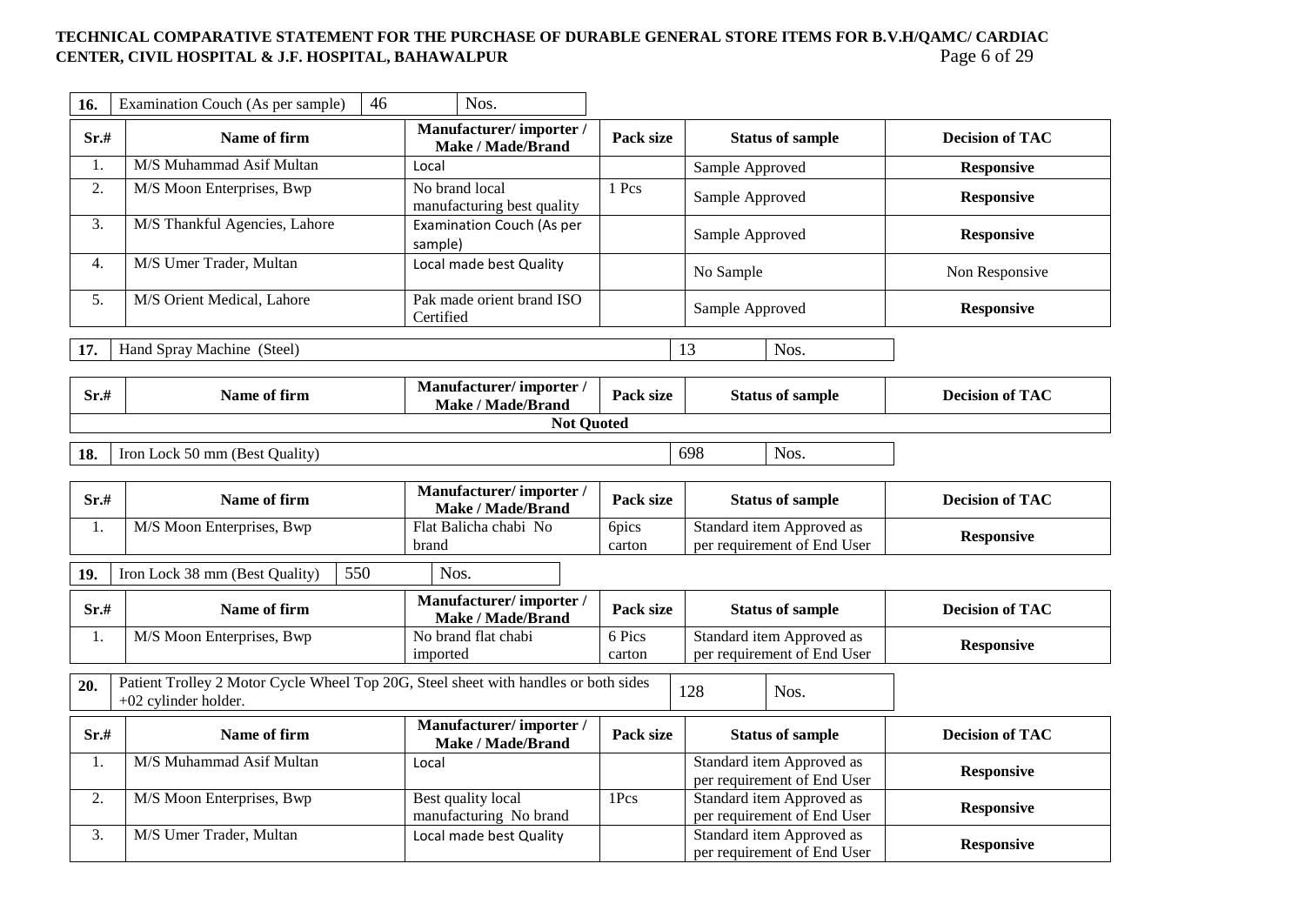### **TECHNICAL COMPARATIVE STATEMENT FOR THE PURCHASE OF DURABLE GENERAL STORE ITEMS FOR B.V.H/QAMC/ CARDIAC CENTER, CIVIL HOSPITAL & J.F. HOSPITAL, BAHAWALPUR** Page 7 of 29

**21.** Pedestal Fan 24" (Copper Wire Rewinding) Best Quality 28 Nos.

| Sr.# | Name of firm              | Manufacturer/importer/<br><b>Make / Made/Brand</b> | Pack size | <b>Status of sample</b>                      | <b>Decision of TAC</b> |
|------|---------------------------|----------------------------------------------------|-----------|----------------------------------------------|------------------------|
|      | M/S Muhammad Asif Multan  | <b>GFC</b>                                         |           | GFC Branded Item Approved original<br>Copper | <b>Responsive</b>      |
|      | M/S Moon Enterprises, Bwp | GFC brand pak made                                 | pcs       | GFC Branded Item Approved original<br>Copper | <b>Responsive</b>      |

**22.** Telephone Sets (Best Quality) (As per sample) 196 and 196 Nos.

| Sr.#     | Name of firm              | Manufacturer/importer/<br>Make / Made/Brand | Pack size | <b>Status of sample</b>         | Decision of TAC   |
|----------|---------------------------|---------------------------------------------|-----------|---------------------------------|-------------------|
|          | M/S Muhammad Asif Multan  | Imported                                    |           | Panasonic Branded item Approved | <b>Responsive</b> |
| <u>.</u> | M/S Moon Enterprises, Bwp | Panasonic brand imported                    | pcs       | Panasonic Branded item Approved | <b>Responsive</b> |
|          |                           |                                             |           |                                 |                   |

**23.** UPS 3000W with Batteries 200 AMP 27 Plates for back up of minim 30 minutes.  $\begin{bmatrix} 6 \end{bmatrix}$  Nos.

| Sr.#           | Name of firm                        | Manufacturer/importer/<br>Make / Made/Brand                                      | Pack size                                               | <b>Status of sample</b>                                  | <b>Decision of TAC</b> |
|----------------|-------------------------------------|----------------------------------------------------------------------------------|---------------------------------------------------------|----------------------------------------------------------|------------------------|
|                | M/S Muhammad Asif Multan            | Homeage with two batteries<br>(Exide N200)                                       |                                                         | Standard item Approved as<br>per requirement of End User | <b>Responsive</b>      |
| $\Omega$<br>۷. | M/S Moon Enterprises, Bwp           | <b>UPS With Exide battery</b><br>any brand Ups Ayeno+MF+<br>other brand imported | 1 <sub>PCS</sub><br>Two Battery<br>Model N-<br>200Exide | Standard item Approved as<br>per requirement of End User | <b>Responsive</b>      |
| 3.             | M/S Attique Enterprises, Bahawalpur | China / $sogo$                                                                   | As per<br>demand                                        | Standard item Approved as<br>per requirement of End User | <b>Responsive</b>      |

**24.** RO WATER FILTER Purifier Complete Set 5 Portions (Best Quality) 30 Nos.

| Sr.#    | Name of firm                        | Manufacturer/importer/<br>Make / Made/Brand | Pack size        | <b>Status of sample</b>                                  | <b>Decision of TAC</b> |
|---------|-------------------------------------|---------------------------------------------|------------------|----------------------------------------------------------|------------------------|
| .,      | M/S Muhammad Asif Multan            | China                                       |                  | Standard item Approved as<br>per requirement of End User | <b>Responsive</b>      |
| ◠<br>۷. | M/S Moon Enterprises, Bwp           | Any brand imported<br>Dogmatic unit plant   | pcs              | Standard item Approved as<br>per requirement of End User | <b>Responsive</b>      |
| 3.      | M/S Attique Enterprises, Bahawalpur | Aqua                                        | As per<br>demand | Standard item Approved as<br>per requirement of End User | <b>Responsive</b>      |
| 4.      | M/S Abbasi Enterprises, Bahawalpur  | China in best quality sample                | 01               | Standard item Approved as<br>per requirement of End User | <b>Responsive</b>      |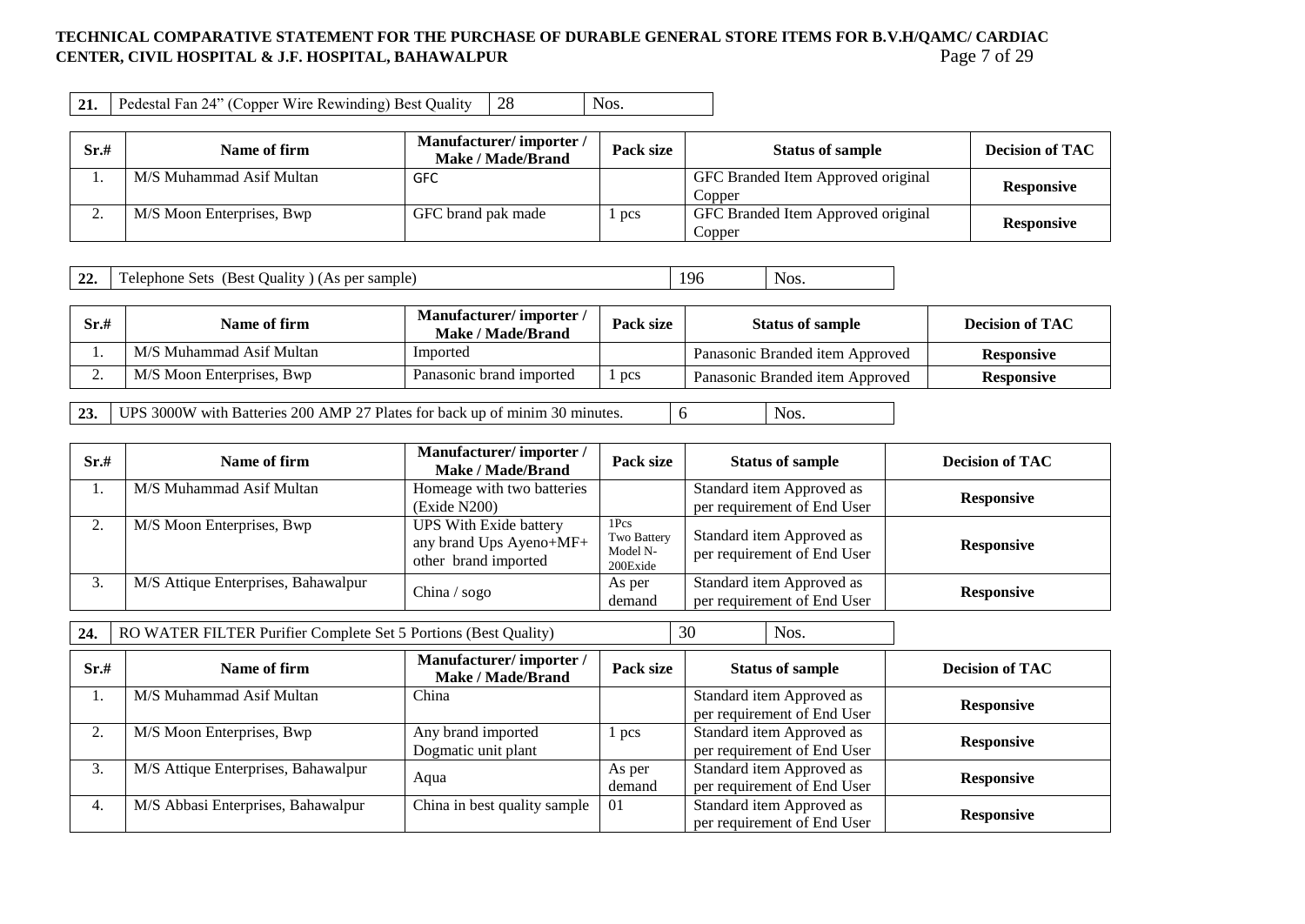## TECHNICAL COMPARATIVE STATEMENT FOR THE PURCHASE OF DURABLE GENERAL STORE ITEMS FOR B.V.H/QAMC/ CARDIAC<br>CENTER, CIVIL HOSPITAL & J.F. HOSPITAL, BAHAWALPUR<br>Page 8 of 29 **CENTER, CIVIL HOSPITAL & J.F. HOSPITAL, BAHAWALPUR**

| 25. | $\mathbf{W}$<br>Adulf<br>eight.<br><b>Machine</b> | -- | NOS.<br>$  -$ |
|-----|---------------------------------------------------|----|---------------|
|     |                                                   |    |               |

| Sr.#                | Name of firm               | Manufacturer/importer/<br>Make / Made/Brand | Pack size |                       | <b>Status of sample</b> | <b>Decision of TAC</b> |
|---------------------|----------------------------|---------------------------------------------|-----------|-----------------------|-------------------------|------------------------|
|                     | M/S Muhammad Asif Multan   | Camery                                      |           |                       | Camray Brand Approved   | <b>Responsive</b>      |
| $\mathcal{L}$<br>۷. | M/S Moon Enterprises, Bwp  | Any brand imported                          |           |                       | Camray Brand Approved   | <b>Responsive</b>      |
| 3.                  | M/S Umer Trader, Multan    | Imported best Quality                       |           | No Sample             |                         | Non Responsive         |
| 4.                  | M/S Orient Medical, Lahore | Brand Camray made china                     |           | Camray Brand Approved |                         | <b>Responsive</b>      |
| 26.                 | Weight Machine Baby        |                                             |           | 14                    | Nos.                    |                        |

| Sr.# | Name of firm               | Manufacturer/importer/<br>Make / Made/Brand | Pack size | <b>Status of sample</b>     | <b>Decision of TAC</b> |
|------|----------------------------|---------------------------------------------|-----------|-----------------------------|------------------------|
|      | M/S Muhammad Asif Multan   | Life care                                   |           | Standard item Approved as   | <b>Responsive</b>      |
|      |                            |                                             |           | per requirement of End User |                        |
|      | M/S Umer Trader, Multan    | Imported best Quality                       |           | Standard item Approved as   | <b>Responsive</b>      |
|      |                            |                                             |           | per requirement of End User |                        |
|      | M/S Orient Medical, Lahore | Made Italy                                  |           | Standard item Approved as   |                        |
|      |                            |                                             |           | per requirement of End User | <b>Responsive</b>      |

**27.** Wheel Barrow Trolley Single Wheel with Tire & Tube 06 PLY (Panther) made of 16G  $\begin{bmatrix} 52 \\ 52 \end{bmatrix}$  Nos.

| Sr.# | Name of firm              | Manufacturer/importer/<br>Make / Made/Brand | <b>Pack size</b> | <b>Status of sample</b>     | <b>Decision of TAC</b> |  |
|------|---------------------------|---------------------------------------------|------------------|-----------------------------|------------------------|--|
|      | M/S Moon Enterprises, Bwp | No brand local                              | 1Pcs             | Standard item Approved as   |                        |  |
|      |                           | manufacturing                               |                  | per requirement of End User | <b>Responsive</b>      |  |

| 28.  | 298<br>Nos.<br>Wheel Chairs Folding (As per sample) (Best Quality) |                                             |           |  |                         |                        |
|------|--------------------------------------------------------------------|---------------------------------------------|-----------|--|-------------------------|------------------------|
| Sr.# | Name of firm                                                       | Manufacturer/importer/<br>Make / Made/Brand | Pack size |  | <b>Status of sample</b> | <b>Decision of TAC</b> |
| 1.   | M/S Muhammad Asif Multan                                           | China                                       |           |  |                         |                        |
| 2.   | M/S Thankful Agencies, Lahore                                      | Wheel Chairs Folding (As                    |           |  |                         |                        |
|      |                                                                    | per sample) (Best Quality)                  |           |  |                         | <b>Pending</b>         |
| 3.   | M/S Umer Trader, Multan                                            | Imported best Quality                       |           |  |                         |                        |
| 4.   | M/S Orient Medical, Lahore                                         | Pak made orient brand ISO                   |           |  |                         |                        |
|      |                                                                    | Certified                                   |           |  |                         |                        |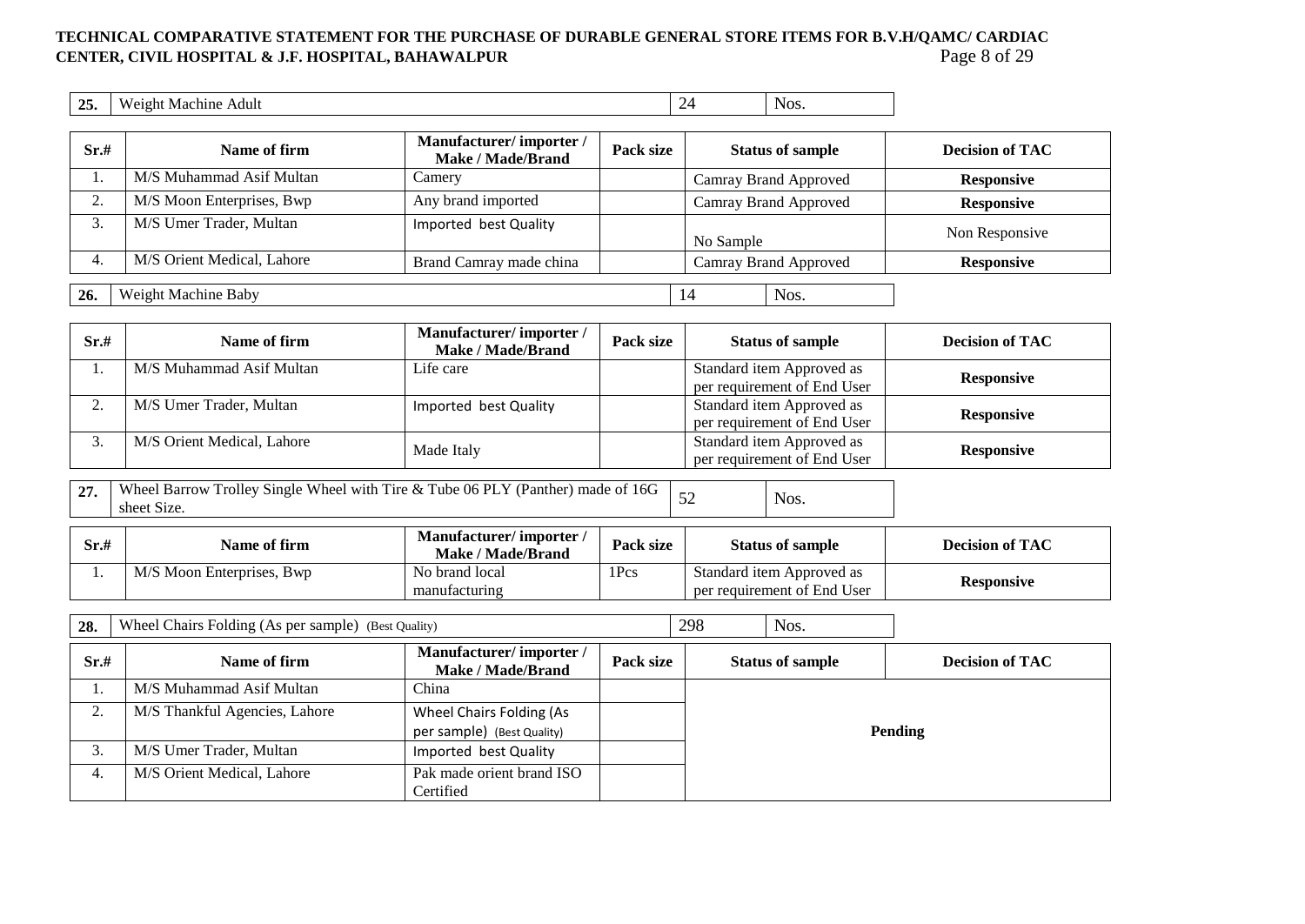## TECHNICAL COMPARATIVE STATEMENT FOR THE PURCHASE OF DURABLE GENERAL STORE ITEMS FOR B.V.H/QAMC/ CARDIAC<br>CENTER, CIVIL HOSPITAL & J.F. HOSPITAL, BAHAWALPUR **CENTER, CIVIL HOSPITAL & J.F. HOSPITAL, BAHAWALPUR**

| 29.  | Medicine Trolley with two draaz S.S (As per sample) Size 20"x30:x36" |                                                        |           | 50               | Nos.                    |                                                   |                                  |
|------|----------------------------------------------------------------------|--------------------------------------------------------|-----------|------------------|-------------------------|---------------------------------------------------|----------------------------------|
| Sr.# | Name of firm                                                         | Manufacturer/importer/<br>Make / Made/Brand            | Pack size |                  | <b>Status of sample</b> |                                                   | <b>Decision of</b><br><b>TAC</b> |
| 1.   | M/S Muhammad Asif Multan                                             | Local                                                  |           | Medicine Trolley |                         | Size 20"x30:x36"as per required 3" Wheel Approved | <b>Responsive</b>                |
| 2.   | M/S Moon Enterprises, Bwp                                            | No brand local<br>manufacturing                        | 1Pcs      | Medicine Trolley |                         | Size 20"x30:x36"as per required 3" Wheel Approved | <b>Responsive</b>                |
| 3.   | M/S Thankful Agencies, Lahore                                        | Medicine Trolley with two<br>draaz S.S (As per sample) |           | Medicine Trolley |                         | Size 20"x30:x36"as per required 3" Wheel Approved | <b>Responsive</b>                |
| 4.   | M/S Umer Trader, Multan                                              | Local Made best Quality                                |           | Medicine Trolley |                         | Size 20"x30:x36"as per required 3" Wheel Approved | <b>Responsive</b>                |
| 5.   | M/S Orient Medical, Lahore                                           | Pak made orient brand ISO<br>Certified                 |           | Medicine Trolley |                         | Size 20"x30:x36"as per required 3" Wheel Approved | <b>Responsive</b>                |
| 6.   | M/S Abbasi Enterprises, Bahawalpur                                   | <b>Best quality Sample</b>                             | $\Omega$  | Medicine Trolley |                         | Size 20"x30:x36"as per required 3" Wheel Approved | <b>Responsive</b>                |

**30.** Iron Rack Size three shelves both side covered 22G, Shelf 18G length 5ft height 7ft dept 2  $\frac{1}{2}$  ft with back close

| Sr.# | Name of firm                        | Manufacturer/importer/<br>Make / Made/Brand | Pack size        | <b>Status of sample</b>                                  | <b>Decision of TAC</b> |
|------|-------------------------------------|---------------------------------------------|------------------|----------------------------------------------------------|------------------------|
|      | M/S Moon Enterprises, Bwp           | No brand Local Mace                         |                  | Standard item Approved as<br>per requirement of End User | <b>Responsive</b>      |
|      | M/S Orient Medical, Lahore          | Pak made orient brand ISO<br>Certified      |                  | Standard item Approved as<br>per requirement of End User | <b>Responsive</b>      |
|      | M/S Attique Enterprises, Bahawalpur | Pakistan                                    | As per<br>demand | No Sample                                                | Non Responsive         |

| 31.  | Iron file cabinet 4 drawer Made of 22G Steel with Silver Hammer Paint xWxD<br>$4.5x2x1.5$ feet 4 drawer with channels and indri dual locking |                                                    |                  | 32 | Nos.                                                     |                        |
|------|----------------------------------------------------------------------------------------------------------------------------------------------|----------------------------------------------------|------------------|----|----------------------------------------------------------|------------------------|
| Sr.# | Name of firm                                                                                                                                 | Manufacturer/importer/<br><b>Make / Made/Brand</b> | Pack size        |    | <b>Status of sample</b>                                  | <b>Decision of TAC</b> |
|      | M/S Muhammad Asif Multan                                                                                                                     | Local                                              |                  |    | Standard item Approved as<br>per requirement of End User | <b>Responsive</b>      |
| 2.   | M/S Umer Trader, Multan                                                                                                                      | Local Made best Quality                            |                  |    | Standard item Approved as<br>per requirement of End User | <b>Responsive</b>      |
| 3.   | M/S Orient Medical, Lahore                                                                                                                   | Pak made orient brand ISO<br>Certified             |                  |    | Standard item Approved as<br>per requirement of End User | <b>Responsive</b>      |
| 4.   | M/S Attique Enterprises, Bahawalpur                                                                                                          | Pakistan                                           | As per<br>demand |    | Standard item Approved as<br>per requirement of End User | <b>Responsive</b>      |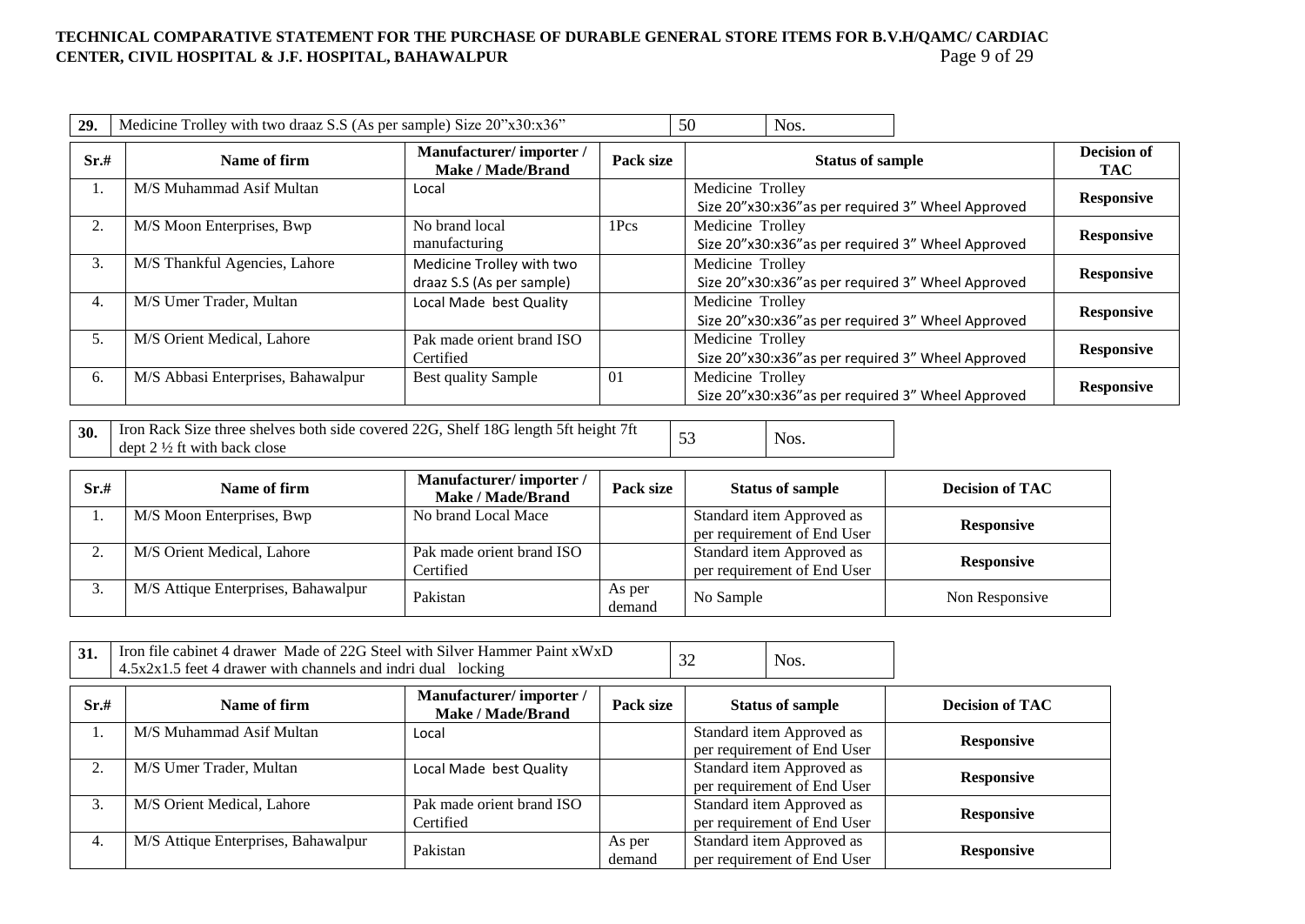## TECHNICAL COMPARATIVE STATEMENT FOR THE PURCHASE OF DURABLE GENERAL STORE ITEMS FOR B.V.H/QAMC/ CARDIAC<br>CENTER, CIVIL HOSPITAL & J.F. HOSPITAL, BAHAWALPUR<br>Page 10 of 29 **CENTER, CIVIL HOSPITAL & J.F. HOSPITAL, BAHAWALPUR**

| 32.  | Exhaust Fan 18" Metal. (Copper Wire Rewinding) Best Quality |                                                    |                  | 242 |                         | Nos.                                                     |                        |
|------|-------------------------------------------------------------|----------------------------------------------------|------------------|-----|-------------------------|----------------------------------------------------------|------------------------|
| Sr.# | Name of firm                                                | Manufacturer/importer/<br><b>Make / Made/Brand</b> | Pack size        |     |                         | <b>Status of sample</b>                                  | <b>Decision of TAC</b> |
| 1.   | M/S Muhammad Asif Multan                                    | <b>GFC</b>                                         |                  |     | <b>GFC</b> Branded Item | Approved original Copper                                 | <b>Responsive</b>      |
| 2.   | M/S Moon Enterprises, Bwp                                   | <b>GFC</b> brand Pak made                          | 1 pcs            |     | <b>GFC</b> Branded Item | Approved original Copper                                 | <b>Responsive</b>      |
| 33.  | Heater (Single Rod 1000 Watts With Shoe & Wire)             |                                                    |                  | 134 |                         | Nos.                                                     |                        |
| Sr.# | Name of firm                                                | Manufacturer/importer/<br><b>Make / Made/Brand</b> | Pack size        |     |                         | <b>Status of sample</b>                                  | <b>Decision of TAC</b> |
| 1.   | M/S Moon Enterprises, Bwp                                   | Marshal brand pak Made                             | 1 Pcs            |     |                         | Standard item Approved as<br>per requirement of End User | <b>Responsive</b>      |
| 34.  | Exhaust Fan Plastic Body 12" (Best Quality)                 |                                                    |                  | 178 |                         | Nos.                                                     |                        |
| Sr.# | Name of firm                                                | Manufacturer/importer/<br><b>Make / Made/Brand</b> | Pack size        |     |                         | <b>Status of sample</b>                                  | <b>Decision of TAC</b> |
| 1.   | M/S Muhammad Asif Multan                                    | <b>GFC</b>                                         |                  |     | <b>GFC</b> Branded Item | Approved original Copper                                 | <b>Responsive</b>      |
| 2.   | M/S Moon Enterprises, Bwp                                   | <b>GFC</b>                                         |                  |     | <b>GFC</b> Branded Item | Approved original Copper                                 | <b>Responsive</b>      |
| 35.  | Fire Extinguisher , Co2 Type 5 Kg                           |                                                    |                  | 56  |                         | Nos.                                                     |                        |
| Sr.# | Name of firm                                                | Manufacturer/importer/<br><b>Make / Made/Brand</b> | Pack size        |     |                         | <b>Status of sample</b>                                  | <b>Decision of TAC</b> |
| 1.   | M/S Moon Enterprises, Bwp                                   | Any brand best quality as<br>per tender demand     | 1 pcs            |     |                         |                                                          |                        |
| 2.   | M/S Umer Trader, Multan                                     | Co2 Type 5Kg                                       |                  |     |                         |                                                          | <b>Pending</b>         |
| 3.   | M/S Attique Enterprises, Bahawalpur                         | Pakistan                                           | As per<br>demand |     |                         |                                                          |                        |
| 36.  | Fire Extinguisher , DCP Type 8 Kg                           |                                                    |                  | 102 |                         | Nos.                                                     |                        |
| Sr.# | Name of firm                                                | Manufacturer/importer/<br><b>Make / Made/Brand</b> | Pack size        |     |                         | <b>Status of sample</b>                                  | <b>Decision of TAC</b> |
| 1.   | M/S Moon Enterprises, Bwp                                   | Any brand best quality as<br>per tender demand     | 1 pcs            |     |                         |                                                          | <b>Pending</b>         |
| 2.   | M/S Umer Trader, Multan                                     | Co2 Type 8Kg                                       |                  |     |                         |                                                          |                        |
| 3.   | M/S Attique Enterprises, Bahawalpur                         | Pakistan                                           | As per<br>demand |     |                         |                                                          |                        |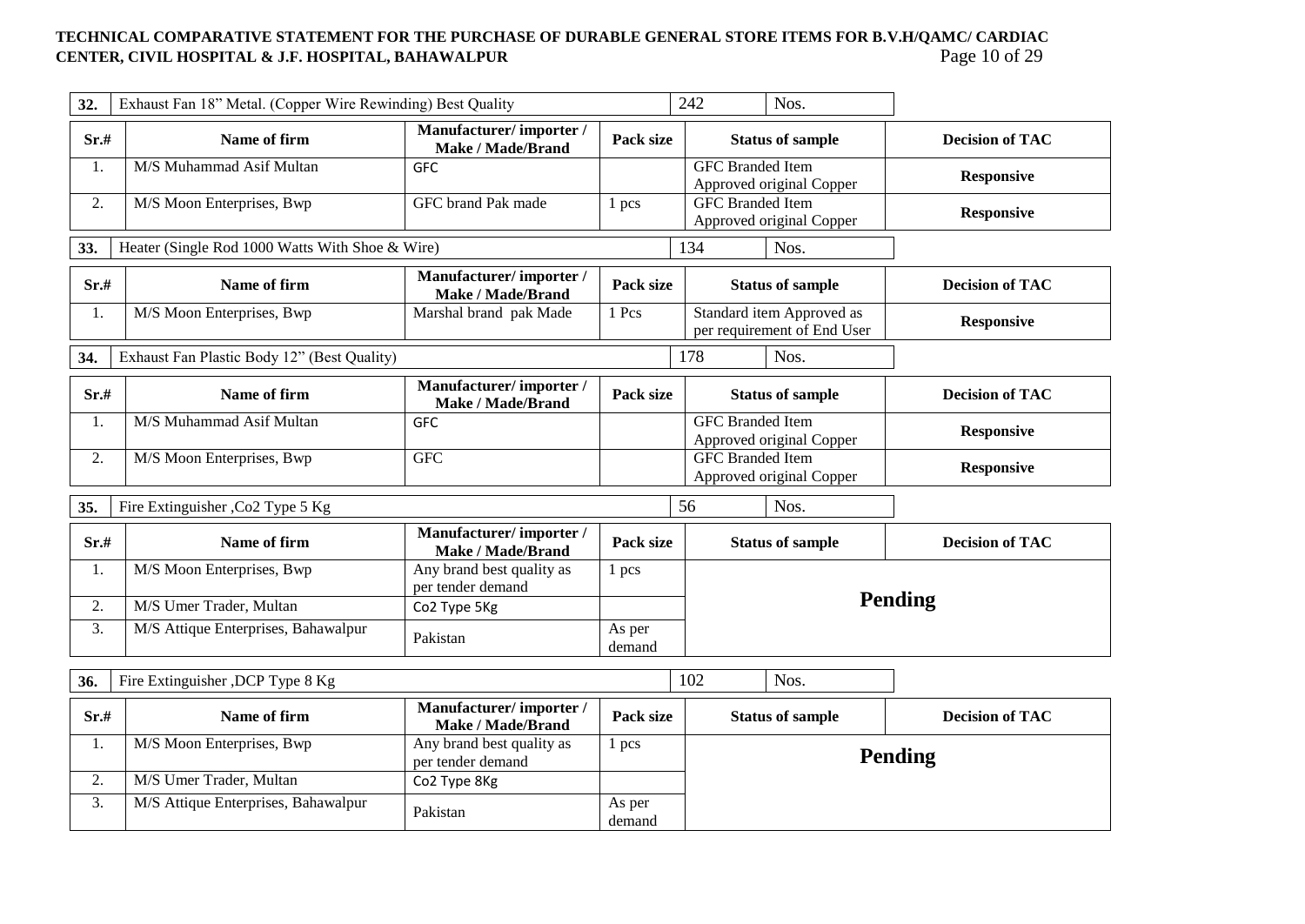## **TECHNICAL COMPARATIVE STATEMENT FOR THE PURCHASE OF DURABLE GENERAL STORE ITEMS FOR B.V.H/QAMC/ CARDIAC CENTER, CIVIL HOSPITAL & J.F. HOSPITAL, BAHAWALPUR** Page 11 of 29

| $\sim$<br>. J | $\sim$ Wheels 4.<br>Stand.<br>feet high<br>$T$ vne.<br>≅stano<br>Wheel | $\cap$ |      |
|---------------|------------------------------------------------------------------------|--------|------|
|               | Internal Rod<br>3foot long with Min<br><b>Hangers</b><br>Non Magnetic  | ZSU    | NOS. |

| Sr.# | Name of firm                                 | Manufacturer/importer/<br><b>Make / Made/Brand</b>                                                                   | Pack size        | <b>Status of sample</b>                                  | <b>Decision of TAC</b> |
|------|----------------------------------------------|----------------------------------------------------------------------------------------------------------------------|------------------|----------------------------------------------------------|------------------------|
| 1.   | M/S Muhammad Asif Multan                     | Local                                                                                                                |                  | Standard item Approved as<br>per requirement of End User | <b>Responsive</b>      |
| 2.   | M/S Moon Enterprises, Bwp                    | No brand local<br>manufacturing                                                                                      | Pcs              | Standard item Approved as<br>per requirement of End User | <b>Responsive</b>      |
| 3.   | M/S Thankful Agencies, Lahore                | I/V Stand 5 Wheel Type 5 Wheels 4.5<br>feet high stand<br>Internal Rod Non Magnetic 3foot long<br>with Min 4 Hangers |                  | Standard item Approved as<br>per requirement of End User | <b>Responsive</b>      |
| 4.   | M/S Umer Trader, Multan                      | Local made best quality                                                                                              |                  | Standard item Approved as<br>per requirement of End User | <b>Responsive</b>      |
| 5.   | M/S Orient Medical, Lahore                   | Pak made orient brand ISO<br>Certified                                                                               |                  | Standard item Approved as<br>per requirement of End User | <b>Responsive</b>      |
| 6.   | M/S Attique Enterprises, Bahawalpur          | Pakistan                                                                                                             | As per<br>demand | Standard item Approved as<br>per requirement of End User | <b>Responsive</b>      |
| 38.  | Room Air Cooler (Plastic Body Standard Size) |                                                                                                                      |                  | 18<br>Nos.                                               |                        |

| Sr.# | Name of firm              | Manufacturer/importer/<br><b>Make / Made/Brand</b> | Pack size | <b>Status of sample</b>                                  | <b>Decision of TAC</b> |
|------|---------------------------|----------------------------------------------------|-----------|----------------------------------------------------------|------------------------|
|      | M/S Moon Enterprises, Bwp | Universal brand item                               | Pcs       | Standard item Approved as<br>per requirement of End User | <b>Responsive</b>      |
|      |                           |                                                    |           |                                                          |                        |

| 39. | <b>Juki Machine (Best Quality)</b><br>$\sim$ $\sim$ $\sim$ $\sim$ |  | Nos. |
|-----|-------------------------------------------------------------------|--|------|
|-----|-------------------------------------------------------------------|--|------|

| Sr.# | Name of firm                        | Manufacturer/importer/<br>Make / Made/Brand | Pack size        | <b>Status of sample</b>                                  | <b>Decision of TAC</b> |
|------|-------------------------------------|---------------------------------------------|------------------|----------------------------------------------------------|------------------------|
|      | M/S Muhammad Asif Multan            | China                                       |                  | Standard item Approved as<br>per requirement of End User | <b>Responsive</b>      |
|      | M/S Moon Enterprises, Bwp           | Any brand imported                          |                  | Standard item Approved as<br>per requirement of End User | <b>Responsive</b>      |
| J.   | M/S Attique Enterprises, Bahawalpur | Imported                                    | As per<br>demand | Standard item Approved as<br>per requirement of End User | <b>Responsive</b>      |

**40.** Sui Gass Heater Single Plate Single Bruner (Full Body ) 30 Nos.

| Sr.# | Name of firm              | Manufacturer/importer<br>Make / Made/Brand | <b>Pack size</b> | <b>Status of sample</b>                                  | <b>Decision of TAC</b> |
|------|---------------------------|--------------------------------------------|------------------|----------------------------------------------------------|------------------------|
| л.,  | M/S Moon Enterprises, Bwp | Super max brand                            | pcs              | Standard item Approved as<br>per requirement of End User | <b>Responsive</b>      |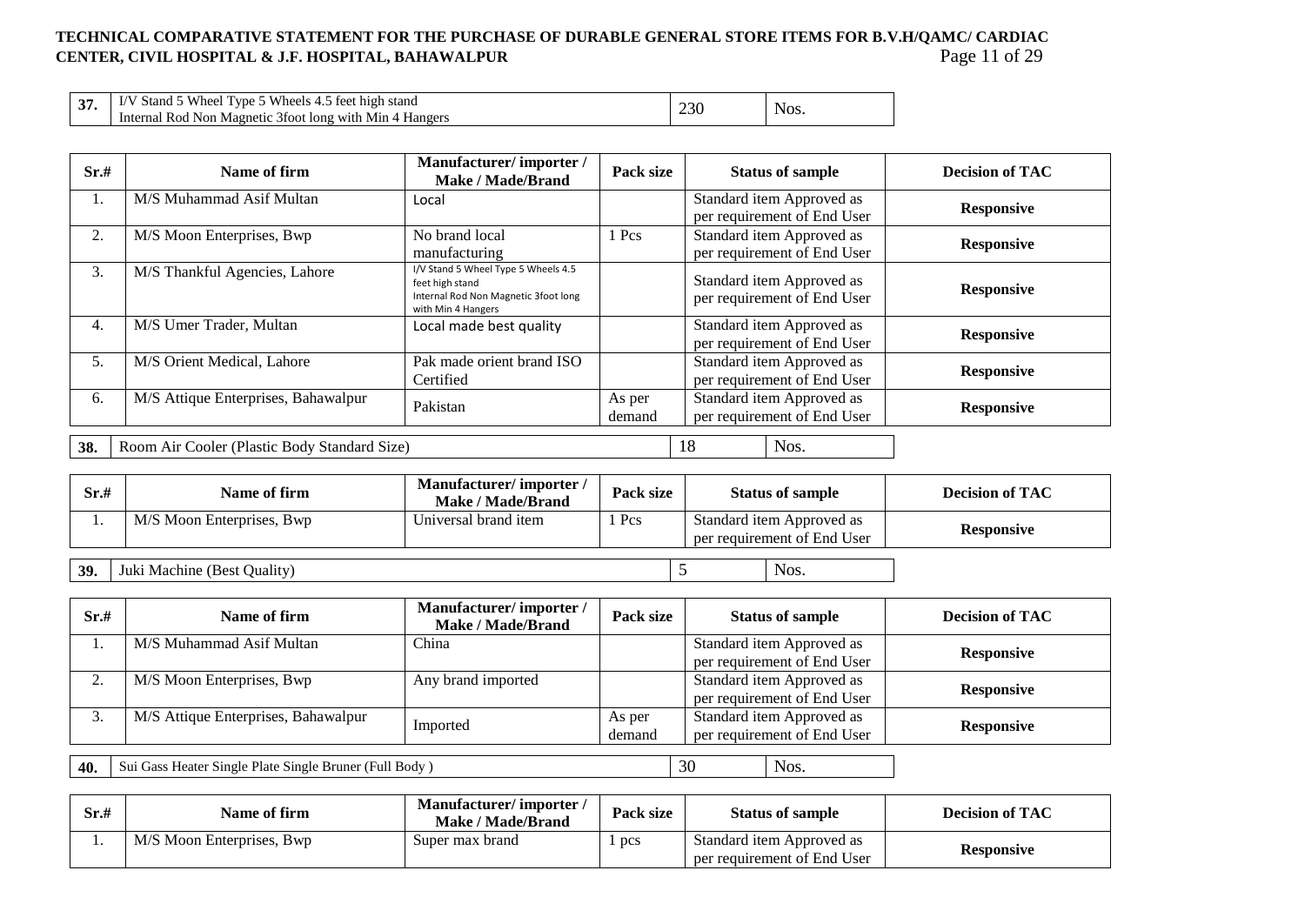## TECHNICAL COMPARATIVE STATEMENT FOR THE PURCHASE OF DURABLE GENERAL STORE ITEMS FOR B.V.H/QAMC/ CARDIAC<br>CENTER, CIVIL HOSPITAL & J.F. HOSPITAL, BAHAWALPUR<br>Page 12 of 29 **CENTER, CIVIL HOSPITAL & J.F. HOSPITAL, BAHAWALPUR**

| 20 <sub>1</sub><br>71<br>NOS.<br>Volts<br>charging<br>' with<br>Amr<br><b>Form</b><br>Batt<br>cost<br>ZU.<br>T.L.<br>$\overline{\phantom{0}}$ |  |  |  |  |
|-----------------------------------------------------------------------------------------------------------------------------------------------|--|--|--|--|
|-----------------------------------------------------------------------------------------------------------------------------------------------|--|--|--|--|

| Sr.# | Name of firm                        | Manufacturer/importer/<br>Make / Made/Brand | Pack size        | <b>Status of sample</b>     | <b>Decision of TAC</b> |
|------|-------------------------------------|---------------------------------------------|------------------|-----------------------------|------------------------|
|      | M/S Muhammad Asif Multan            | Exide $(6x120)$                             |                  | Exide Branded Item Approved | <b>Responsive</b>      |
|      | M/S Moon Enterprises, Bwp           | Exide brand Model<br>No.6x120               | pcs              | Exide Branded Item Approved | <b>Responsive</b>      |
| ິ.   | M/S Attique Enterprises, Bahawalpur | Exide                                       | As per<br>demand | Exide Branded Item Approved | <b>Responsive</b>      |

| $\Delta$<br>$100A$ mp<br>Volts<br>Nos.<br>charging<br>Battery<br>(with<br>ı cost<br>. OT<br>∼<br>┱∠<br>. .<br><b>Contract Contract Contract Contract Contract Contract Contract Contract Contract Contract Contract Contract Co</b> |
|-------------------------------------------------------------------------------------------------------------------------------------------------------------------------------------------------------------------------------------|
|-------------------------------------------------------------------------------------------------------------------------------------------------------------------------------------------------------------------------------------|

| Sr.# | Name of firm                        | Manufacturer/importer/<br>Make / Made/Brand | Pack size        | <b>Status of sample</b>     | <b>Decision of TAC</b> |
|------|-------------------------------------|---------------------------------------------|------------------|-----------------------------|------------------------|
|      | M/S Muhammad Asif Multan            | Exide $(N100)$                              |                  | Exide Branded Item Approved | <b>Responsive</b>      |
| ـ.   | M/S Moon Enterprises, Bwp           | Exide Battery N100 model                    | 1 Pcs            | Exide Branded Item Approved | <b>Responsive</b>      |
|      | M/S Attique Enterprises, Bahawalpur | Exide                                       | As per<br>demand | Exide Branded Item Approved | <b>Responsive</b>      |

**43.** Grass Cutter Machine 18" 6 Nos.

| Sr.# | Name of firm                       | Manufacturer/importer/<br>Make / Made/Brand | Pack size | <b>Status of sample</b>                                  | <b>Decision of TAC</b> |
|------|------------------------------------|---------------------------------------------|-----------|----------------------------------------------------------|------------------------|
|      | M/S Moon Enterprises, Bwp          | No brand pak made<br>$15"$ or $16"$ blade   | Pcs       | Standard item Approved as<br>per requirement of End User | <b>Responsive</b>      |
| ,.   | M/S Abbasi Enterprises, Bahawalpur | Best quality Sample                         | 01        | Standard item Approved as<br>per requirement of End User | <b>Responsive</b>      |

**44.** Grass Cutter Machine Electric 22" 3 Nos.

| Sr.# | Name of firm                        | Manufacturer/importer/<br><b>Make / Made/Brand</b> | Pack size        | <b>Status of sample</b>                                  | <b>Decision of TAC</b> |
|------|-------------------------------------|----------------------------------------------------|------------------|----------------------------------------------------------|------------------------|
|      | M/S Attique Enterprises, Bahawalpur | Pakistan                                           | As per<br>demand | Standard item Approved as<br>per requirement of End User | <b>Responsive</b>      |
| ∸.   | M/S Abbasi Enterprises, Bahawalpur  | <b>Best Quality</b>                                | 01               | Standard item Approved as<br>per requirement of End User | <b>Responsive</b>      |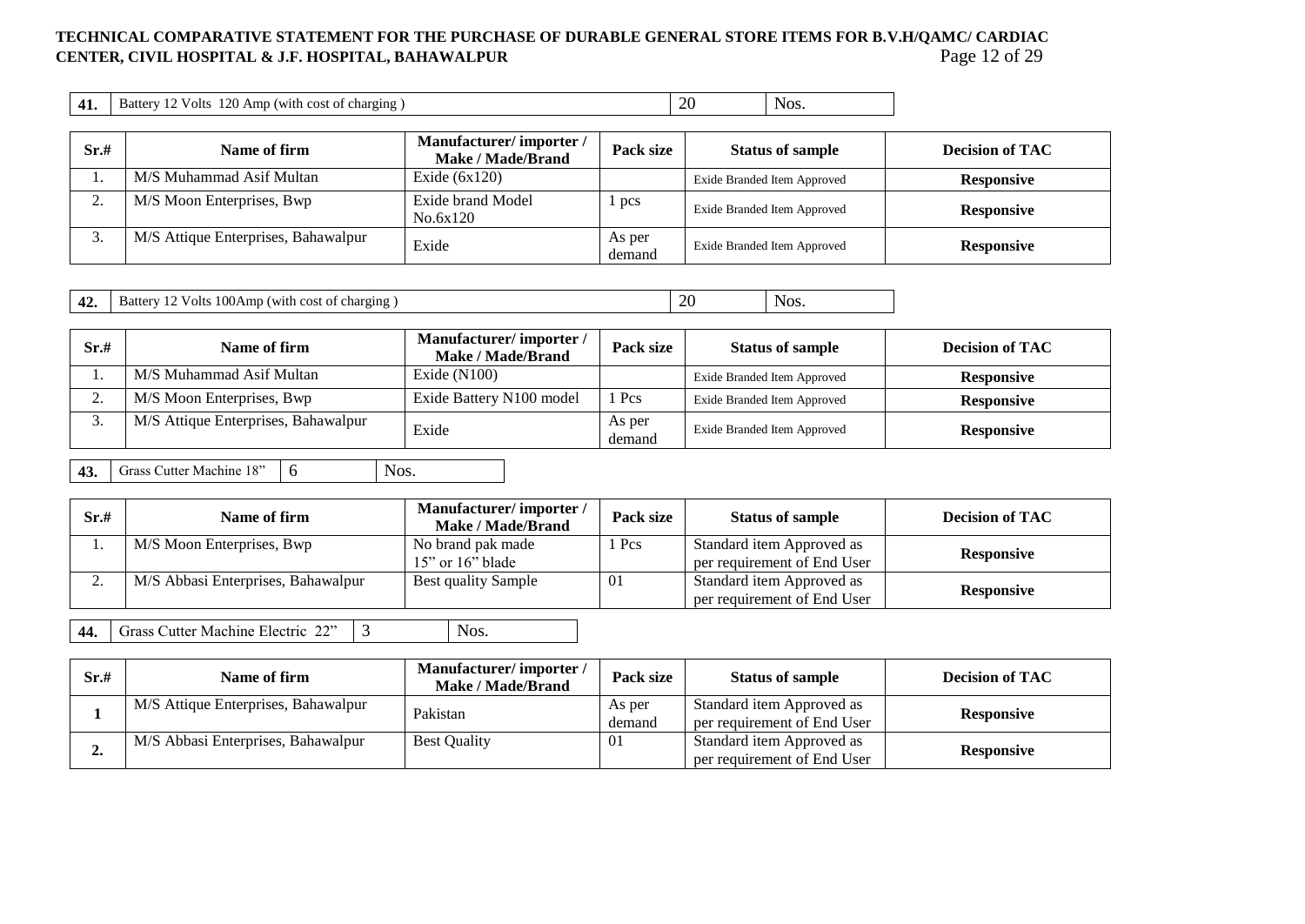### **TECHNICAL COMPARATIVE STATEMENT FOR THE PURCHASE OF DURABLE GENERAL STORE ITEMS FOR B.V.H/QAMC/ CARDIAC CENTER, CIVIL HOSPITAL & J.F. HOSPITAL, BAHAWALPUR** Page 13 of 29

| Sr.# | Name of firm              | Manufacturer/importer/<br><b>Make / Made/Brand</b> | <b>Pack size</b> | <b>Status of sample</b>                                  | <b>Decision of TAC</b> |
|------|---------------------------|----------------------------------------------------|------------------|----------------------------------------------------------|------------------------|
|      | M/S Moon Enterprises, Bwp | Any brand Pak made small<br>power pump             | pcs              | Standard item Approved as<br>per requirement of End User | <b>Responsive</b>      |

**46.** Pateela Large Silver (Rate in Kg Pateela) 200 Kgs.

| Sr.# | Name of firm                        |    | Manufacturer/importer/<br><b>Make / Made/Brand</b> | Pack size | <b>Status of sample</b>     | <b>Decision of TAC</b> |
|------|-------------------------------------|----|----------------------------------------------------|-----------|-----------------------------|------------------------|
|      | M/S Moon Enterprises, Bwp           |    | No brand best quality                              | pcs       | Standard item Approved as   | <b>Responsive</b>      |
|      |                                     |    |                                                    |           | per requirement of End User |                        |
|      | M/S Attique Enterprises, Bahawalpur |    | Pakistan                                           | As per    | Standard item Approved as   | <b>Responsive</b>      |
|      |                                     |    |                                                    | demand    | per requirement of End User |                        |
| 47.  | Mosquito Killer Electric            | 42 | Nos.                                               |           |                             |                        |

| Sr.# | Name of firm                       | Manufacturer/importer/<br>Make / Made/Brand | Pack size | <b>Status of sample</b>                                  | <b>Decision of TAC</b> |
|------|------------------------------------|---------------------------------------------|-----------|----------------------------------------------------------|------------------------|
|      | M/S Moon Enterprises, Bwp          | Any brand best imported                     | 1 Pcs     | Standard item Approved as<br>per requirement of End User | <b>Responsive</b>      |
| ٠.   | M/S Abbasi Enterprises, Bahawalpur | Lido two feet                               | 01        | Standard item Approved as<br>per requirement of End User | <b>Responsive</b>      |

**48.** Instruments Trolley S.S size  $18"x27"$  (as per sample) 43 Nos.

| Sr.# | Name of firm                  | Manufacturer/importer/<br>Make / Made/Brand | Pack size | <b>Status of sample</b>                                                                      | <b>Decision of TAC</b> |
|------|-------------------------------|---------------------------------------------|-----------|----------------------------------------------------------------------------------------------|------------------------|
| 1.   | M/S Muhammad Asif Multan      | Local                                       |           | Standard item Approved as per requirement of<br>End User but not for cardiac Center retender |                        |
|      |                               |                                             |           | with specification for cardiac center                                                        | <b>Responsive</b>      |
| 2.   | M/S Moon Enterprises, Bwp     | No brand Local Production                   | 1 pcs     | Standard item Approved as per requirement of<br>End User but not for cardiac Center retender |                        |
|      |                               |                                             |           | with specification for cardiac center                                                        | <b>Responsive</b>      |
| 3.   | M/S Thankful Agencies, Lahore | Instruments Trolley S.S size                |           | Standard item Approved as per requirement of<br>End User but not for cardiac Center retender |                        |
|      |                               | 18"x27"                                     |           | with specification for cardiac center                                                        | <b>Responsive</b>      |
| 4.   | M/S Umer Trader, Multan       | Local made best quality                     |           | Standard item Approved as per requirement of                                                 |                        |
|      |                               |                                             |           | End User but not for cardiac Center retender<br>with specification for cardiac center        | <b>Responsive</b>      |
| 5.   | M/S Orient Medical, Lahore    |                                             |           | Standard item Approved as per requirement of                                                 |                        |
|      |                               | Pak made orient brand ISO                   |           | End User but not for cardiac Center retender                                                 | <b>Responsive</b>      |
|      |                               | Certified                                   |           | with specification for cardiac center                                                        |                        |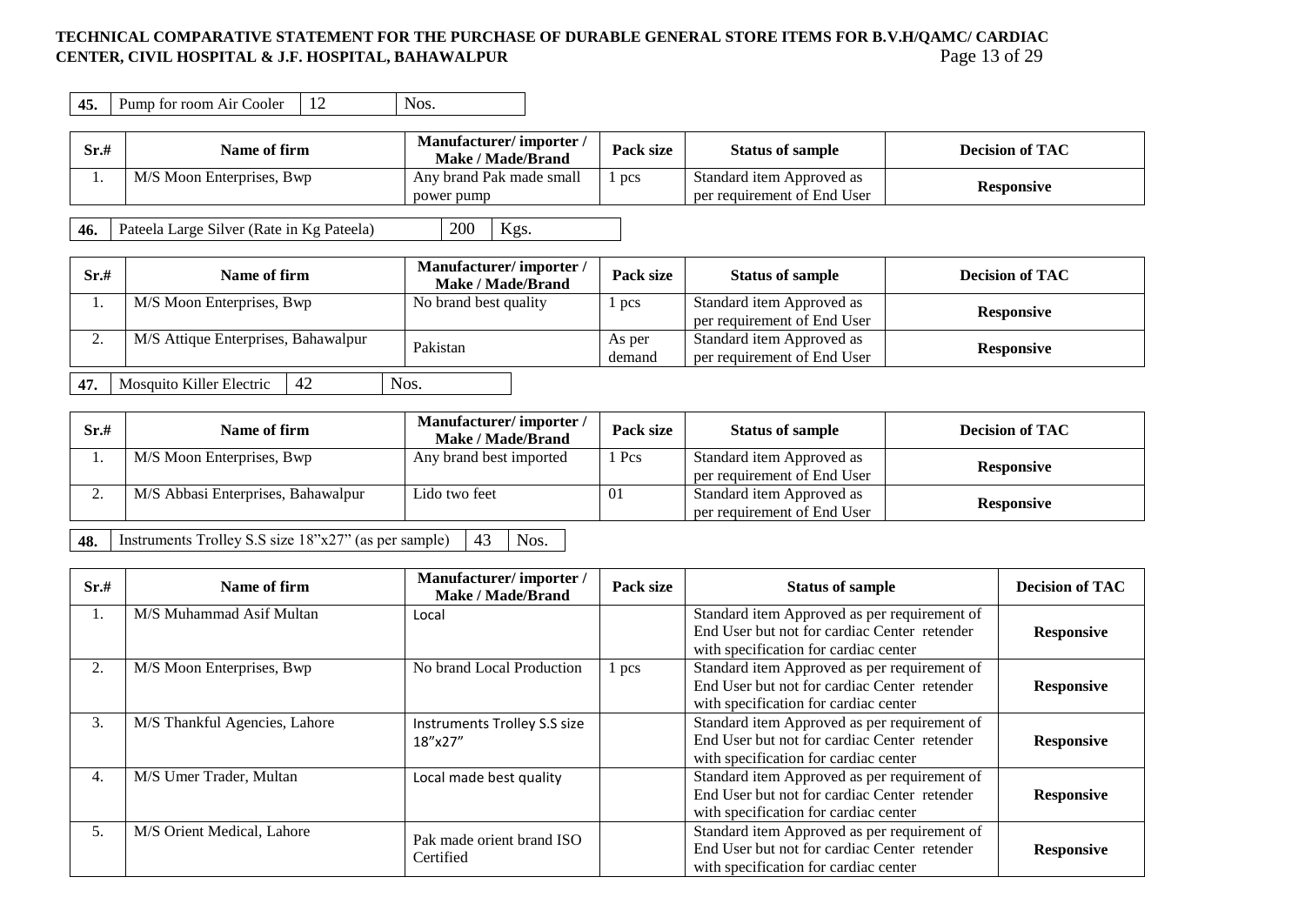## TECHNICAL COMPARATIVE STATEMENT FOR THE PURCHASE OF DURABLE GENERAL STORE ITEMS FOR B.V.H/QAMC/ CARDIAC<br>CENTER, CIVIL HOSPITAL & J.F. HOSPITAL, BAHAWALPUR<br>Page 14 of 29 **CENTER, CIVIL HOSPITAL & J.F. HOSPITAL, BAHAWALPUR**

| 49.  | Digital Scale Machine (Capacity 300Kg) |                                                                  | 1              | Nos.  |                                                                                    |                                                                                    |                        |
|------|----------------------------------------|------------------------------------------------------------------|----------------|-------|------------------------------------------------------------------------------------|------------------------------------------------------------------------------------|------------------------|
| Sr.# | Name of firm                           | Manufacturer/importer/<br>Make / Made/Brand                      |                |       | Pack size                                                                          | <b>Status of sample</b>                                                            | <b>Decision of TAC</b> |
| 1.   | M/S Muhammad Asif Multan               | Local                                                            |                |       |                                                                                    | Standard item Approved as<br>per requirement of End User                           | <b>Responsive</b>      |
| 2.   | M/S Moon Enterprises, Bwp              | local Manufacturing /scale<br>imported                           |                |       | 1 Pcs                                                                              | Standard item Approved as<br>per requirement of End User                           | <b>Responsive</b>      |
| 50.  | Refrigerator 15 Cft                    |                                                                  | 3              | Nos.  |                                                                                    |                                                                                    |                        |
| Sr.# | Name of firm                           | Manufacturer/importer/<br><b>Make / Made/Brand</b>               |                |       | Pack size                                                                          | <b>Status of sample</b>                                                            | <b>Decision of TAC</b> |
| 1.   | M/S Moon Enterprises, Bwp              | Dawlance 9188Model                                               |                |       | 1 pcs                                                                              | Standard item Approved as<br>per requirement of End User                           | <b>Responsive</b>      |
| 51.  | LED 52" For Security Camera            |                                                                  | $\overline{2}$ | Nos.  |                                                                                    |                                                                                    |                        |
| Sr.# | Name of firm                           | Manufacturer/importer/<br>Make / Made/Brand                      |                |       | Pack size                                                                          | <b>Status of sample</b>                                                            | <b>Decision of TAC</b> |
| 1.   | M/S Moon Enterprises, Bwp              | Any brand imported ECO<br>+Multy Net . Same rate 50"<br>or $55"$ |                | 1 Pcs | Standard item Approved as<br>per requirement of End User                           | <b>Responsive</b>                                                                  |                        |
| 52.  | Three Seater Dider steel waiting chair |                                                                  | 60             | Set   |                                                                                    |                                                                                    |                        |
| Sr.# | Name of firm                           | Manufacturer/importer/<br><b>Make / Made/Brand</b>               |                |       | Pack size                                                                          | <b>Status of sample</b>                                                            | <b>Decision of TAC</b> |
| 1.   | M/S Moon Enterprises, Bwp              | Any brand imported                                               |                |       | 1 pcs                                                                              | Standard item Approved as<br>per requirement of End User<br>but not less than 27Kg | <b>Responsive</b>      |
| 2.   | M/S Orient Medical, Lahore             | Pak made                                                         |                |       | Standard item Approved as<br>per requirement of End User<br>but not less than 27Kg | <b>Responsive</b>                                                                  |                        |
| 53.  | Fowler Bed With Side Locker            |                                                                  | 20             | Nos.  |                                                                                    |                                                                                    |                        |
| Sr.# | Name of firm                           | Manufacturer/importer/<br><b>Make / Made/Brand</b>               |                |       | Pack size                                                                          | <b>Status of sample</b>                                                            | <b>Decision of TAC</b> |
| 1.   | M/S Thankful Agencies, Lahore          | Fowler Bed With Side<br>Locker                                   |                |       |                                                                                    |                                                                                    | <b>Retender</b>        |
| 2.   | M/S Umer Trader, Multan                | Local made best quality                                          |                |       |                                                                                    |                                                                                    |                        |
| 3.   | M/S Orient Medical, Lahore             | Pak made orient brand ISO<br>Certified                           |                |       |                                                                                    |                                                                                    |                        |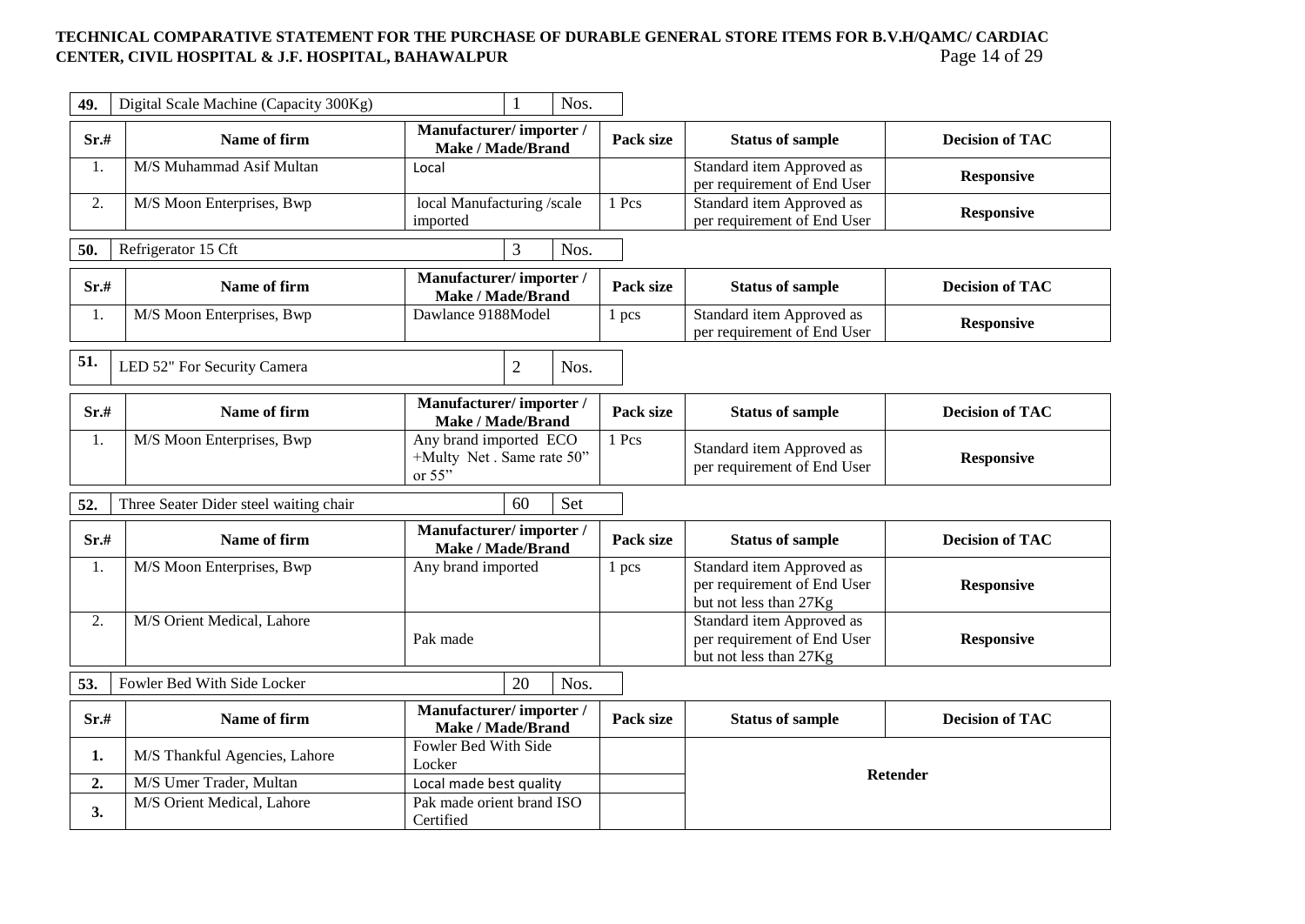### TECHNICAL COMPARATIVE STATEMENT FOR THE PURCHASE OF DURABLE GENERAL STORE ITEMS FOR B.V.H/QAMC/ CARDIAC<br>CENTER, CIVIL HOSPITAL & J.F. HOSPITAL, BAHAWALPUR **CENTER, CIVIL HOSPITAL & J.F. HOSPITAL, BAHAWALPUR**

| 54.  | 21<br>Nos.<br>Water Dispenser                                        |                                                    |                  |                                                          |                        |  |  |  |
|------|----------------------------------------------------------------------|----------------------------------------------------|------------------|----------------------------------------------------------|------------------------|--|--|--|
| Sr.# | Name of firm                                                         | Manufacturer/importer/<br>Make / Made/Brand        | Pack size        | <b>Status of sample</b>                                  | <b>Decision of TAC</b> |  |  |  |
| 1.   | M/S Moon Enterprises, Bwp                                            | Any brand +Orient with<br>2water tape best quality | 1 pcs            | Standard item Approved as<br>per requirement of End User | <b>Responsive</b>      |  |  |  |
| 2.   | M/S Abbasi Enterprises, Bahawalpur                                   | Orient                                             | 01               | Standard item Approved as<br>per requirement of End User | <b>Responsive</b>      |  |  |  |
| 55.  | 50<br>Iron Racks Height 5Feet Length 6 Feet Width 2 1/2 Feet<br>Nos. |                                                    |                  |                                                          |                        |  |  |  |
| Sr.# | Name of firm                                                         | Manufacturer/importer/<br>Make / Made/Brand        | Pack size        | <b>Status of sample</b>                                  | <b>Decision of TAC</b> |  |  |  |
| 1.   | M/S Orient Medical, Lahore                                           | Pak made orient brand ISO<br>Certified             |                  | Standard item Approved as<br>per requirement of End User | <b>Responsive</b>      |  |  |  |
| 2.   | M/S Attique Enterprises, Bahawalpur                                  | Pakistan                                           | As per<br>demand | Standard item Approved as<br>per requirement of End User | <b>Responsive</b>      |  |  |  |
|      |                                                                      |                                                    |                  |                                                          |                        |  |  |  |

| Sr.# | Name of firm                        | Manufacturer/importer/<br><b>Make / Made/Brand</b> | Pack size        | <b>Status of sample</b>                                  | <b>Decision of TAC</b> |
|------|-------------------------------------|----------------------------------------------------|------------------|----------------------------------------------------------|------------------------|
|      | M/S Moon Enterprises, Bwp           | 1"x1 sotar Engle iron sheet<br>22Guge              |                  | Standard item Approved as<br>per requirement of End User | <b>Responsive</b>      |
| ، ت  | M/S Attique Enterprises, Bahawalpur | Pakistan                                           | As per<br>demand | Standard item Approved as<br>per requirement of End User | <b>Responsive</b>      |

**57.** Wooden Table 5x3 20 Nos.

| Sr.# | Name of firm                        | Manufacturer/importer/<br>Make / Made/Brand | Pack size        | <b>Status of sample</b> | <b>Decision of TAC</b> |
|------|-------------------------------------|---------------------------------------------|------------------|-------------------------|------------------------|
|      | M/S Attique Enterprises, Bahawalpur | Pakistan                                    | As per<br>demand |                         | Pending                |

**58.** Office Chair Wooden as Per Sample 110 Nos.

| Sr.# | Name of firm                        | Manufacturer/importer/<br>Make / Made/Brand | Pack size        | <b>Status of sample</b>                                  | <b>Decision of TAC</b> |
|------|-------------------------------------|---------------------------------------------|------------------|----------------------------------------------------------|------------------------|
| ı.   | M/S Orient Medical, Lahore          | Pak made                                    |                  | Standard item Approved as<br>per requirement of End User | <b>Responsive</b>      |
| ∠.   | M/S Attique Enterprises, Bahawalpur | Pakistan                                    | As per<br>demand | Standard item Approved as<br>per requirement of End User | <b>Responsive</b>      |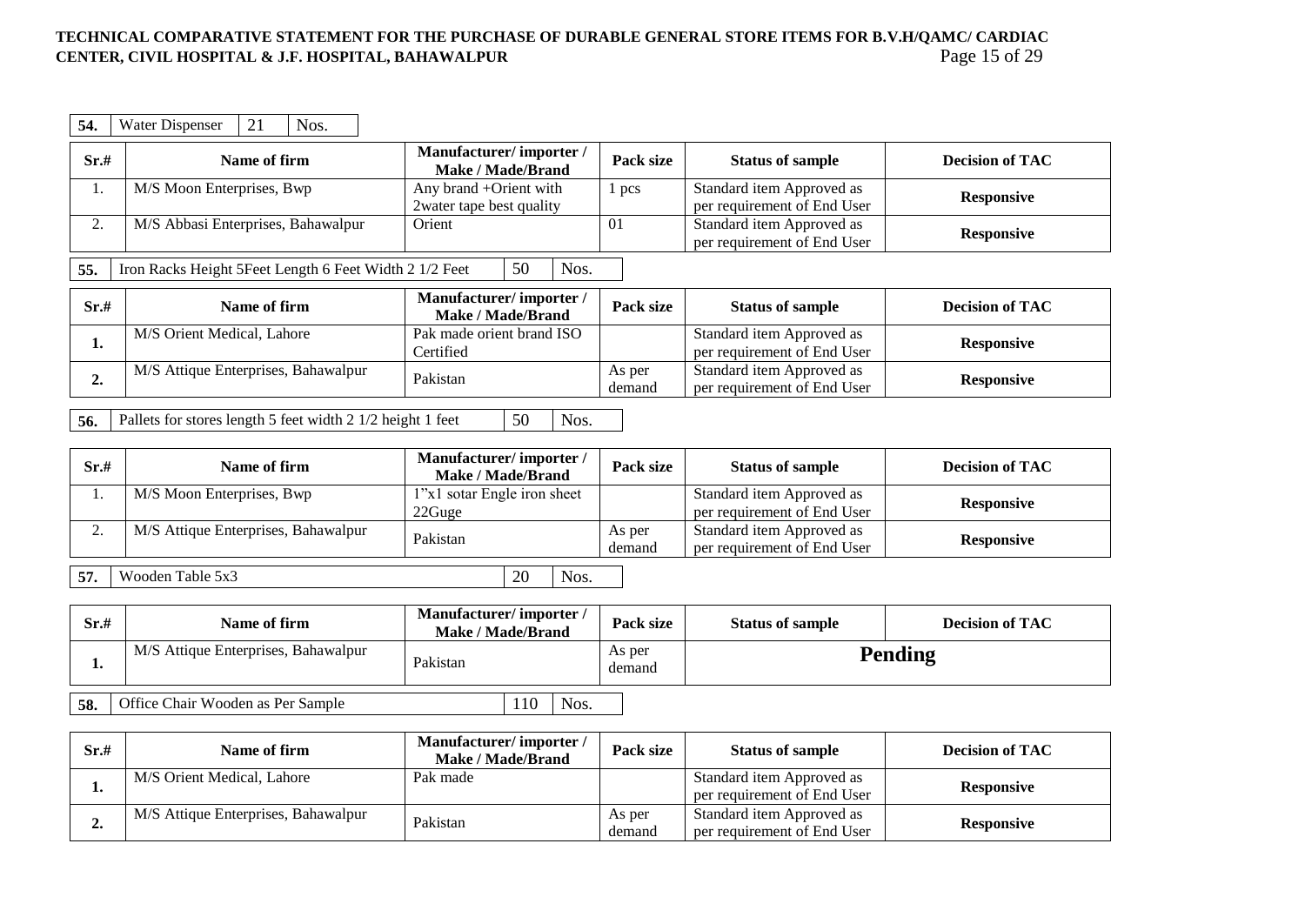### **TECHNICAL COMPARATIVE STATEMENT FOR THE PURCHASE OF DURABLE GENERAL STORE ITEMS FOR B.V.H/QAMC/ CARDIAC CENTER, CIVIL HOSPITAL & J.F. HOSPITAL, BAHAWALPUR** Page 16 of 29

**59.** Wooden Side Racks 20 Nos.

| Sr.# | Name of firm                        | Manufacturer/importer<br><b>Make / Made/Brand</b> | <b>Pack size</b> | <b>Status of sample</b>                                  | <b>Decision of TAC</b> |
|------|-------------------------------------|---------------------------------------------------|------------------|----------------------------------------------------------|------------------------|
|      | M/S Attique Enterprises, Bahawalpur | Pakistan                                          | As per<br>demand | Standard item Approved as<br>per requirement of End User | <b>Responsive</b>      |

**60.** Wooden Almirah Cabinet 10 Nos.

| Sr.# | Name of firm                        | Manufacturer/importer/<br>Make / Made/Brand | Pack size        | <b>Status of sample</b>                                  | <b>Decision of TAC</b> |
|------|-------------------------------------|---------------------------------------------|------------------|----------------------------------------------------------|------------------------|
|      | M/S Attique Enterprises, Bahawalpur | Pakistan                                    | As per<br>demand | Standard item Approved as<br>per requirement of End User | <b>Responsive</b>      |

**61.** Revolving Chair Executive 5 Nos.

| Sr.# | Name of firm                        | Manufacturer/importer<br><b>Make / Made/Brand</b> | Pack size        | <b>Status of sample</b> | <b>Decision of TAC</b> |
|------|-------------------------------------|---------------------------------------------------|------------------|-------------------------|------------------------|
|      | M/S Attique Enterprises, Bahawalpur | Pakistan                                          | As per<br>demand |                         | Pending                |

# **62.** Office Table 5<sup>\*3</sup> 25 Nos.

| Sr.# | Name of firm                        | Manufacturer/importer<br>Make / Made/Brand | <b>Pack size</b> | <b>Status of sample</b>                                  | <b>Decision of TAC</b> |
|------|-------------------------------------|--------------------------------------------|------------------|----------------------------------------------------------|------------------------|
|      | M/S Attique Enterprises, Bahawalpur | Pakistan                                   | As per<br>demand | Standard item Approved as<br>per requirement of End User | <b>Responsive</b>      |

**63.** Center Table 2\*4 15 Nos.

| Sr.# | Name of firm                               | Manufacturer/importer<br>Make / Made/Brand | <b>Pack size</b> | <b>Status of sample</b>                                  | <b>Decision of TAC</b> |
|------|--------------------------------------------|--------------------------------------------|------------------|----------------------------------------------------------|------------------------|
|      | $\mid$ M/S Attique Enterprises, Bahawalpur | Pakistan                                   | As per<br>demand | Standard item Approved as<br>per requirement of End User | <b>Responsive</b>      |

**64.** File Rack 10 Nos.

| Sr.# | Name of firm                        | Manufacturer/importer/<br>Make / Made/Brand | <b>Pack size</b> | <b>Status of sample</b> | <b>Decision of TAC</b> |
|------|-------------------------------------|---------------------------------------------|------------------|-------------------------|------------------------|
| . .  | M/S Attique Enterprises, Bahawalpur | Pakistan                                    | As per<br>demand |                         | Pending                |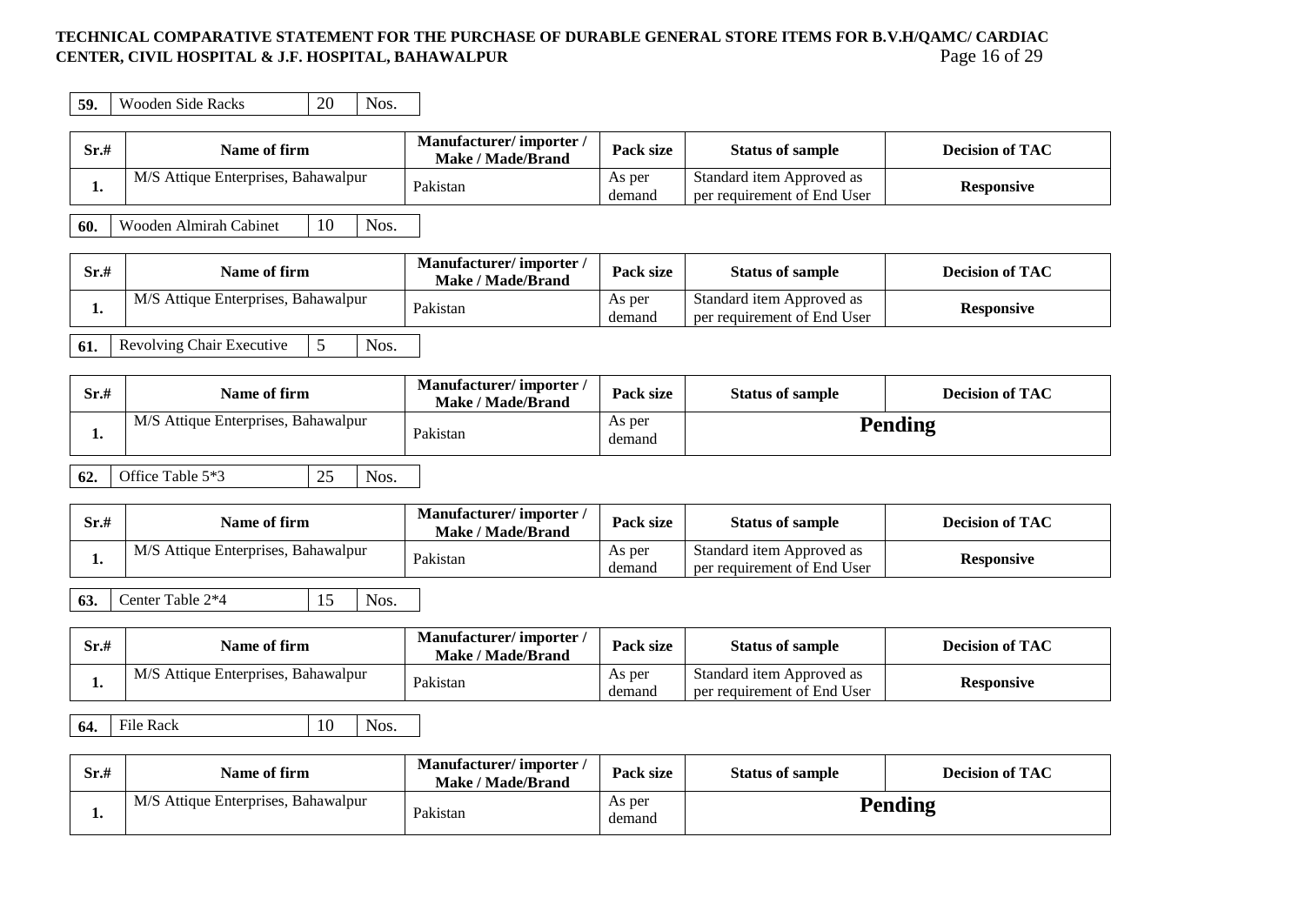### **TECHNICAL COMPARATIVE STATEMENT FOR THE PURCHASE OF DURABLE GENERAL STORE ITEMS FOR B.V.H/QAMC/ CARDIAC CENTER, CIVIL HOSPITAL & J.F. HOSPITAL, BAHAWALPUR** Page 17 of 29

**65.** Chair Foam Seated 70 Nos.

| Sr.# | Name of firm                        | Manufacturer/importer/<br>Make / Made/Brand | Pack size        | <b>Status of sample</b>                                  | <b>Decision of TAC</b> |
|------|-------------------------------------|---------------------------------------------|------------------|----------------------------------------------------------|------------------------|
| ı.   | M/S Orient Medical, Lahore          | Pak made                                    |                  | Standard item Approved as<br>per requirement of End User | <b>Responsive</b>      |
|      | M/S Attique Enterprises, Bahawalpur | Pakistan                                    | As per<br>demand | Standard item Approved as<br>per requirement of End User | <b>Responsive</b>      |

**66.** Revolving Chair 20 Nos.

| Sr.# | Name of firm                        | Manufacturer/importer<br>Make / Made/Brand | <b>Pack size</b> | <b>Status of sample</b>                                  | <b>Decision of TAC</b> |
|------|-------------------------------------|--------------------------------------------|------------------|----------------------------------------------------------|------------------------|
|      | M/S Attique Enterprises, Bahawalpur | Pakistan                                   | As per<br>demano | Standard item Approved as<br>per requirement of End User | <b>Responsive</b>      |

**67.** Patient Bench (Double Seated) 30 Nos.

| Sr.#           | Name of firm                        | Manufacturer/importer/<br><b>Make / Made/Brand</b> | Pack size        | <b>Status of sample</b>                                  | <b>Decision of TAC</b> |
|----------------|-------------------------------------|----------------------------------------------------|------------------|----------------------------------------------------------|------------------------|
| 1.             | M/S Moon Enterprises, Bwp           | Local made best material                           | 1 pcs            | Standard item Approved as<br>per requirement of End User | <b>Responsive</b>      |
| $\gamma$<br>۷. | M/S Thankful Agencies, Lahore       | Patient Bench (Double<br>Seated)                   |                  | Standard item Approved as<br>per requirement of End User | <b>Responsive</b>      |
| 3.             | M/S Umer Trader, Multan             | Local made best quality                            |                  | Standard item Approved as<br>per requirement of End User | <b>Responsive</b>      |
| 4.             | M/S Orient Medical, Lahore          | Pak made orient brand ISO<br>Certified             |                  | Standard item Approved as<br>per requirement of End User | <b>Responsive</b>      |
| 5.             | M/S Attique Enterprises, Bahawalpur | Pakistan                                           | As per<br>demand | Standard item Approved as<br>per requirement of End User | <b>Responsive</b>      |

**68.** Computer Core i7 with Complete Accessories 6 Nos.

| Sr.# | Name of firm                        | Manufacturer/importer/<br>Make / Made/Brand | Pack size        | <b>Status of sample</b> | <b>Decision of TAC</b> |
|------|-------------------------------------|---------------------------------------------|------------------|-------------------------|------------------------|
|      | M/S Attique Enterprises, Bahawalpur | Lenovo                                      | As per<br>demand |                         | <b>Pending</b>         |
|      | M/S Abbasi Enterprises, Bahawalpur  | Dell 6 <sup>th</sup> Generation branded     | $\overline{0}$   |                         |                        |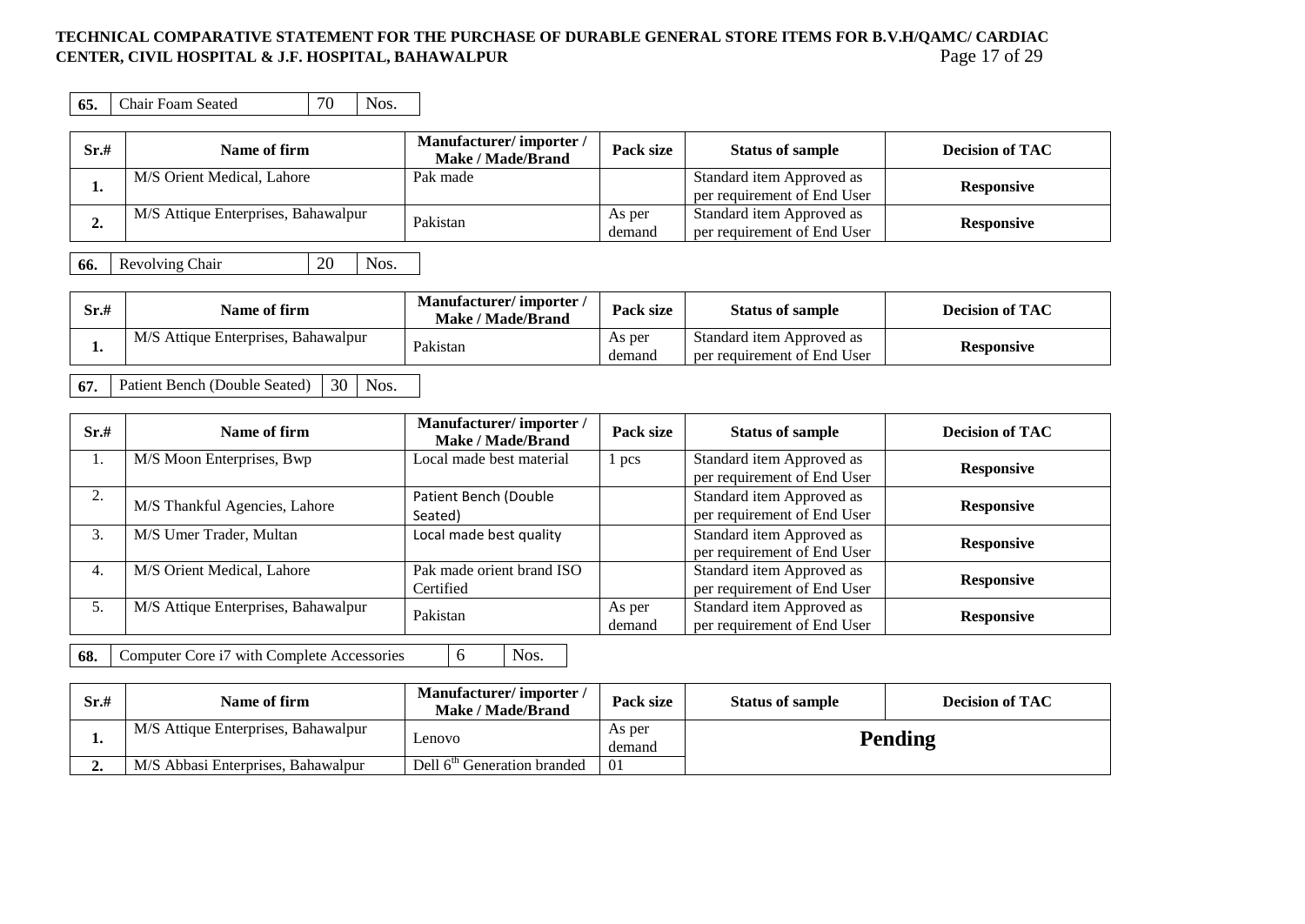## TECHNICAL COMPARATIVE STATEMENT FOR THE PURCHASE OF DURABLE GENERAL STORE ITEMS FOR B.V.H/QAMC/ CARDIAC<br>CENTER, CIVIL HOSPITAL & J.F. HOSPITAL, BAHAWALPUR<br>Page 18 of 29 **CENTER, CIVIL HOSPITAL & J.F. HOSPITAL, BAHAWALPUR**

**69.** Printer 402 DNE 6 Nos.

| Sr.# | Name of firm                       | Manufacturer/importer/<br>Make / Made/Brand        | Pack size | <b>Status of sample</b> | <b>Decision of TAC</b> |  |  |
|------|------------------------------------|----------------------------------------------------|-----------|-------------------------|------------------------|--|--|
| 1.   | M/S Moon Enterprises, Bwp          | HP branded item 404-DN                             |           |                         |                        |  |  |
|      |                                    | $402-DN+405$ same rate                             |           |                         | <b>Pending</b>         |  |  |
| 2.   | M/S Umer Trader, Multan            | <b>HP 404N</b>                                     |           |                         |                        |  |  |
| 3.   | M/S Abbasi Enterprises, Bahawalpur | HP Branded                                         | $\Omega$  |                         |                        |  |  |
| 70.  | Nos.<br>Scanner<br>6               |                                                    |           |                         |                        |  |  |
| Sr.# | Name of firm                       | Manufacturer/importer/<br><b>Make / Made/Brand</b> | Pack size | <b>Status of sample</b> | <b>Decision of TAC</b> |  |  |
| 1.   | M/S Moon Enterprises, Bwp          | Any brand imported canon<br>lide-300 model         |           | <b>Pending</b>          |                        |  |  |
| 2.   | M/S Abbasi Enterprises, Bahawalpur | <b>HP</b> Branded                                  | 01        |                         |                        |  |  |
| 71.  | Nos.<br>10<br>Keyboard             |                                                    |           |                         |                        |  |  |
| Sr.# | Name of firm                       | Manufacturer/importer/<br>Make / Made/Brand        | Pack size | <b>Status of sample</b> | <b>Decision of TAC</b> |  |  |

| $- - - -$                |                                    | <b>Make / Made/Brand</b>       | --------- |                | _ _ _ _ _ _ _ _ _ _ _ _ _ |
|--------------------------|------------------------------------|--------------------------------|-----------|----------------|---------------------------|
| . .                      | M/S Moon Enterprises, Bwp          | Any brand imported HP<br>brand |           | <b>Pending</b> |                           |
| $\overline{\phantom{a}}$ | M/S Abbasi Enterprises, Bahawalpur | <b>HP</b> Branded              | 01        |                |                           |

|  | $72.$ Mouse | $10$ Nos. |  |
|--|-------------|-----------|--|
|--|-------------|-----------|--|

| Sr.# | Name of firm                       | Manufacturer/importer/<br>Make / Made/Brand | Pack size | <b>Status of sample</b> | <b>Decision of TAC</b> |
|------|------------------------------------|---------------------------------------------|-----------|-------------------------|------------------------|
|      | M/S Moon Enterprises, Bwp          | Any brand imported HP<br>brand              |           | <b>Pending</b>          |                        |
|      | M/S Abbasi Enterprises, Bahawalpur | <b>HP</b> Branded                           |           |                         |                        |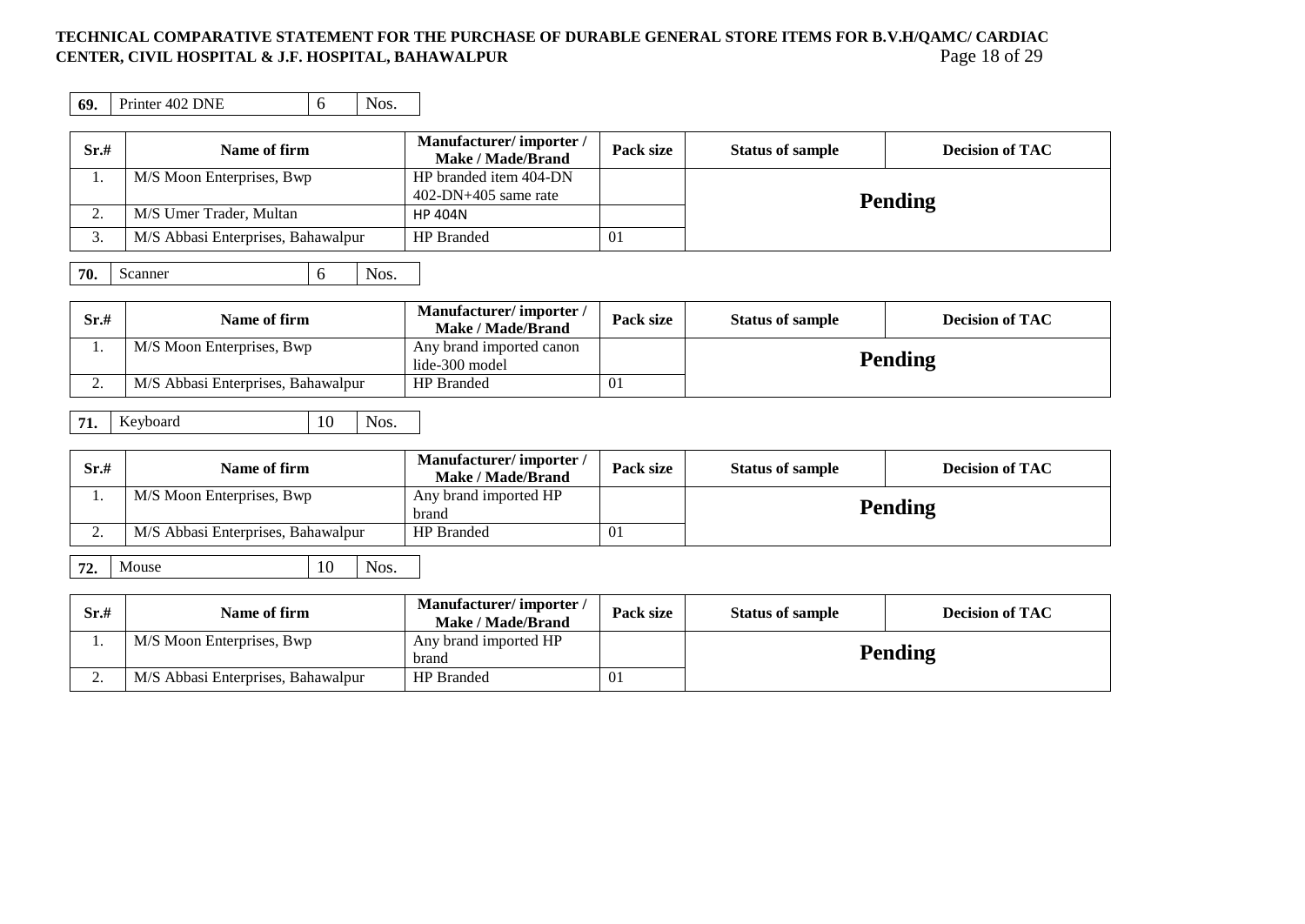## **TECHNICAL COMPARATIVE STATEMENT FOR THE PURCHASE OF DURABLE GENERAL STORE ITEMS FOR B.V.H/QAMC/ CARDIAC CENTER, CIVIL HOSPITAL & J.F. HOSPITAL, BAHAWALPUR** Page 19 of 29

**73.** Water Filter Complete 3 Portion 25 Nos.

| Sr.#    | Name of firm                        | Manufacturer/importer/<br>Make / Made/Brand | Pack size        | <b>Status of sample</b>                                  | <b>Decision of TAC</b> |
|---------|-------------------------------------|---------------------------------------------|------------------|----------------------------------------------------------|------------------------|
|         | M/S Muhammad Asif Multan            | Aque Safe                                   |                  | Standard item Approved as<br>per requirement of End User | <b>Responsive</b>      |
| ◠<br>ـ. | M/S Moon Enterprises, Bwp           | Aque safe brand any brand                   |                  | Standard item Approved as<br>per requirement of End User | <b>Responsive</b>      |
|         | M/S Attique Enterprises, Bahawalpur | Aque                                        | As per<br>demand | Standard item Approved as<br>per requirement of End User | <b>Responsive</b>      |
| 4.      | M/S Abbasi Enterprises, Bahawalpur  | Aqva                                        | $\Omega$         | Standard item Approved as<br>per requirement of End User | <b>Responsive</b>      |

| 74.  | Grass Cutter Machine 24" 4<br>Nos.<br>HP |                                             |                  |                                                          |                        |
|------|------------------------------------------|---------------------------------------------|------------------|----------------------------------------------------------|------------------------|
| Sr.# | Name of firm                             | Manufacturer/importer/<br>Make / Made/Brand | Pack size        | <b>Status of sample</b>                                  | <b>Decision of TAC</b> |
| ı.   | M/S Attique Enterprises, Bahawalpur      | Imported                                    | As per<br>demand | Standard item Approved as<br>per requirement of End User | <b>Responsive</b>      |
| ∸∙   | M/S Abbasi Enterprises, Bahawalpur       | <b>Best Quality</b>                         | -01              | Standard item Approved as<br>per requirement of End User | <b>Responsive</b>      |

**75.** Hand Grass Cutter Machine Generator 3 Nos.

| Sr.# | Name of firm                        | Manufacturer/importer/<br>Make / Made/Brand | Pack size        | <b>Status of sample</b>                                  | <b>Decision of TAC</b> |
|------|-------------------------------------|---------------------------------------------|------------------|----------------------------------------------------------|------------------------|
|      | M/S Attique Enterprises, Bahawalpur | Imported                                    | As per<br>demand | Standard item Approved as<br>per requirement of End User | <b>Responsive</b>      |
|      | M/S Abbasi Enterprises, Bahawalpur  | <b>Best Quality</b>                         | 01               | Standard item Approved as<br>per requirement of End User | <b>Responsive</b>      |

**76.** Cement Bench 20 Nos.

| Sr.# | Name of firm                        | Manufacturer/importer/<br><b>Make / Made/Brand</b> | Pack size        | <b>Status of sample</b>                                  | <b>Decision of TAC</b> |
|------|-------------------------------------|----------------------------------------------------|------------------|----------------------------------------------------------|------------------------|
|      | M/S Moon Enterprises, Bwp           | Local made no brand                                | pcs              | Standard item Approved as<br>per requirement of End User | <b>Responsive</b>      |
| ,.   | M/S Attique Enterprises, Bahawalpur | Pakistan                                           | As per<br>demand | Standard item Approved as<br>per requirement of End User | <b>Responsive</b>      |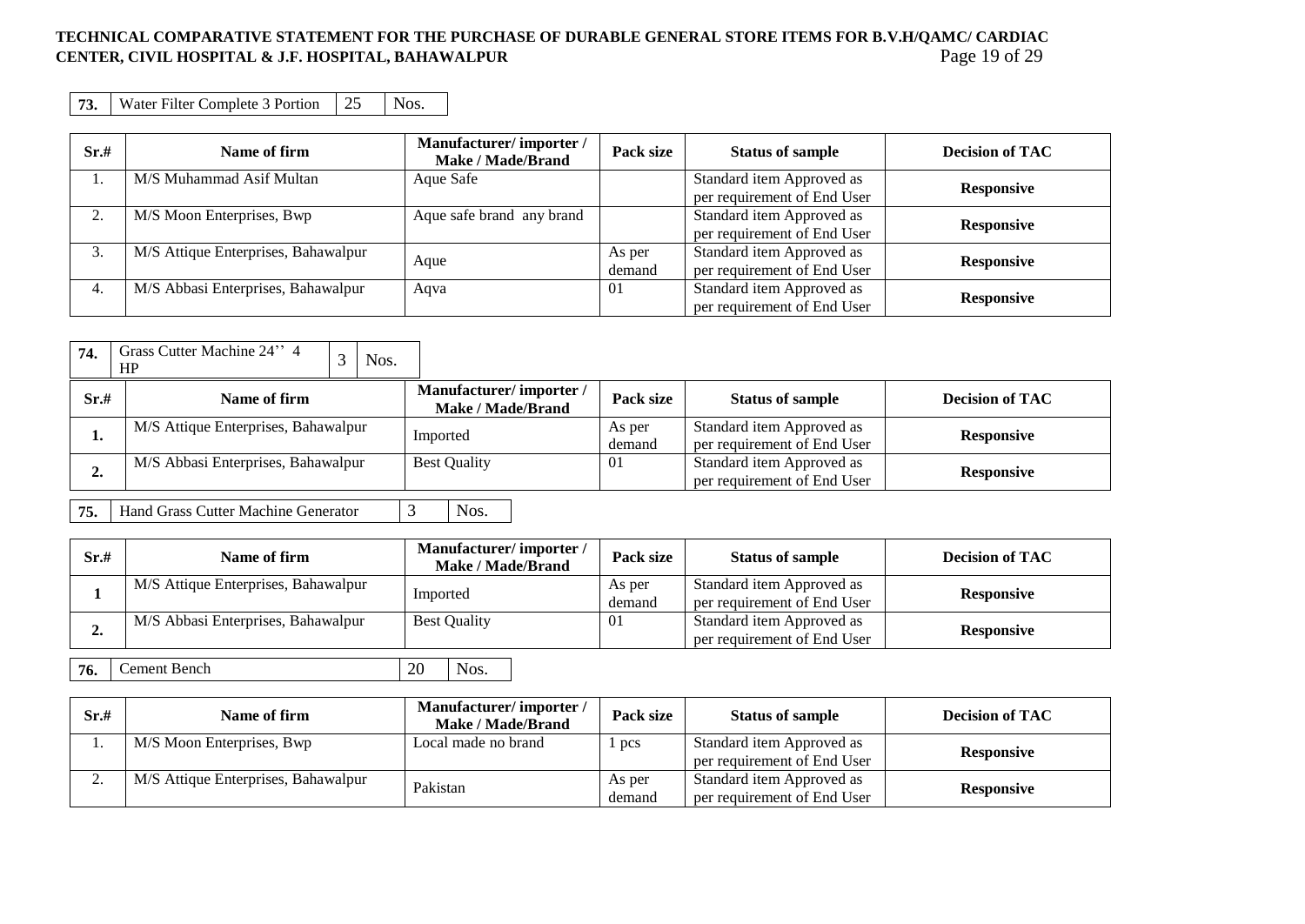## TECHNICAL COMPARATIVE STATEMENT FOR THE PURCHASE OF DURABLE GENERAL STORE ITEMS FOR B.V.H/QAMC/ CARDIAC<br>CENTER, CIVIL HOSPITAL & J.F. HOSPITAL, BAHAWALPUR<br>Page 20 of 29 **CENTER, CIVIL HOSPITAL & J.F. HOSPITAL, BAHAWALPUR**

| 77.  | Chiller AC 2Ton                                       | 10<br>Nos.                                                                                       |                   |                              |                                |
|------|-------------------------------------------------------|--------------------------------------------------------------------------------------------------|-------------------|------------------------------|--------------------------------|
| Sr.# | Name of firm                                          | Manufacturer/importer/<br><b>Make / Made/Brand</b>                                               | Pack size         | <b>Status of sample</b>      | <b>Decision of TAC</b>         |
| 1.   | M/S Umer Trader, Multan                               | Gree with all accessories<br>installation charges                                                |                   |                              | <b>Austerity Items Pending</b> |
| 78.  | Wolly Ball Net                                        | 3<br>Nos.                                                                                        |                   |                              |                                |
| Sr.# | Name of firm                                          | Manufacturer/importer/<br><b>Make / Made/Brand</b>                                               | Pack size         | <b>Status of sample</b>      | <b>Decision of TAC</b>         |
|      |                                                       |                                                                                                  | <b>Not Quoted</b> |                              |                                |
|      |                                                       |                                                                                                  |                   |                              |                                |
| 79.  | <b>Tennis Net</b>                                     | 3<br>Nos.                                                                                        |                   |                              |                                |
|      |                                                       |                                                                                                  |                   |                              |                                |
| Sr.# | Name of firm                                          | Manufacturer/importer/<br><b>Make / Made/Brand</b>                                               | Pack size         | <b>Status of sample</b>      | <b>Decision of TAC</b>         |
|      |                                                       |                                                                                                  | <b>Not Quoted</b> |                              |                                |
|      |                                                       |                                                                                                  |                   |                              |                                |
| 80.  | Dust bin Pedal Led Set (Red, White, Yellow)           | 50<br>Set                                                                                        |                   |                              |                                |
| Sr.# | Name of firm                                          | Manufacturer/importer/<br><b>Make / Made/Brand</b>                                               | Pack size         | <b>Status of sample</b>      | <b>Decision of TAC</b>         |
| 1.   | M/S Muhammad Asif Multan                              | Local / king                                                                                     |                   |                              |                                |
| 2.   | M/S Moon Enterprises, Bwp                             | Medica brand                                                                                     |                   |                              |                                |
| 3.   | M/S Umer Trader, Multan<br>M/S Orient Medical, Lahore | Imported best quality<br>Pedal led set (red white<br>yellow ) trolley local made<br>best quality |                   | <b>Retender with Trolley</b> |                                |

**81.** Exhaust Fan 10" Mirror Type 20 Nos.

| Sr.# | Name of firm              | Manufacturer/importer/<br>Make / Made/Brand                           | Pack size | <b>Status of sample</b>                                  | <b>Decision of TAC</b> |
|------|---------------------------|-----------------------------------------------------------------------|-----------|----------------------------------------------------------|------------------------|
| . .  | M/S Moon Enterprises, Bwp | No brand best quality GFC-<br>wall type Glass type 8"<br>Glass type E |           | Standard item Approved as<br>per requirement of End User | <b>Responsive</b>      |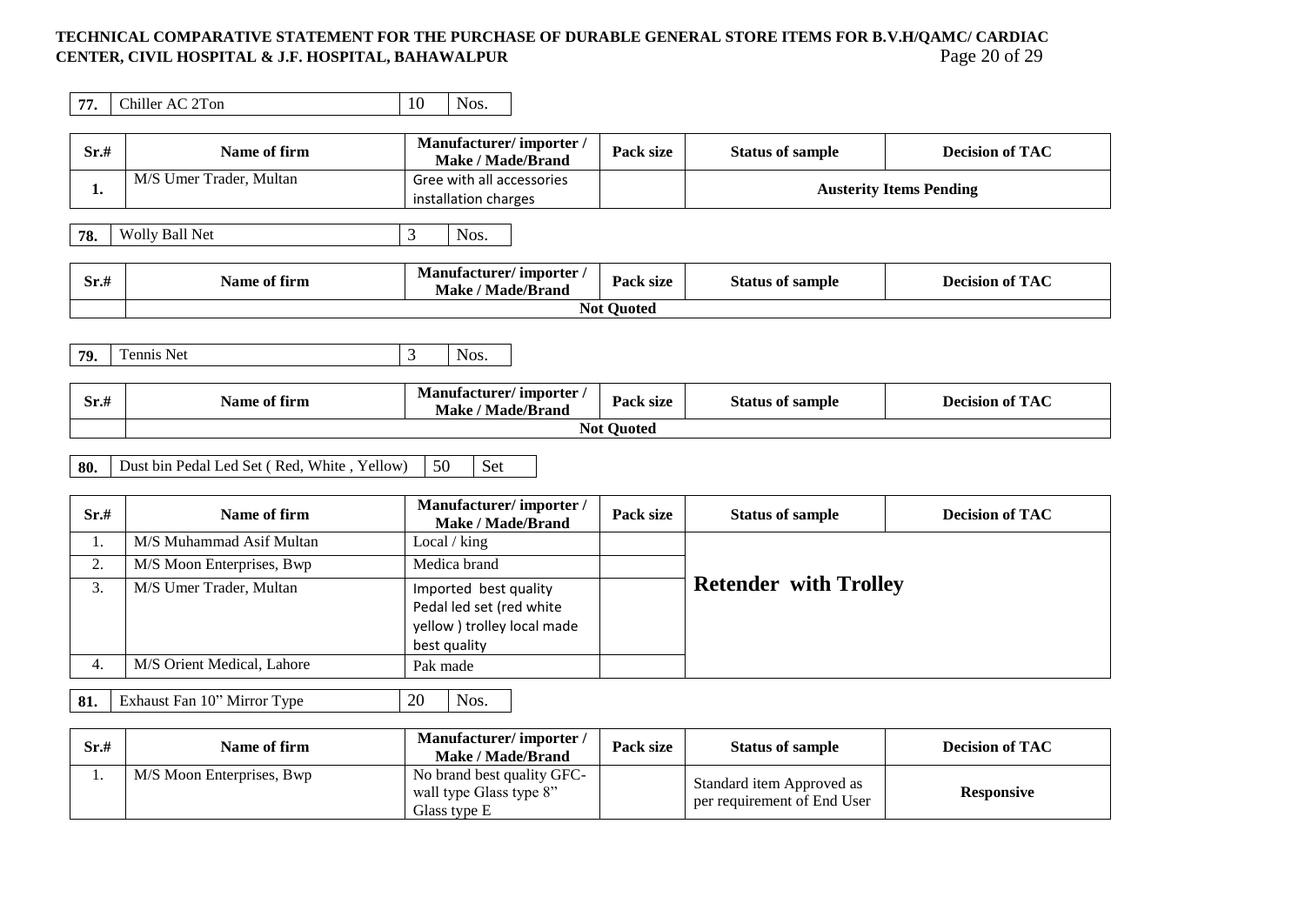## TECHNICAL COMPARATIVE STATEMENT FOR THE PURCHASE OF DURABLE GENERAL STORE ITEMS FOR B.V.H/QAMC/ CARDIAC<br>CENTER, CIVIL HOSPITAL & J.F. HOSPITAL, BAHAWALPUR **CENTER, CIVIL HOSPITAL & J.F. HOSPITAL, BAHAWALPUR**

| 82. | UPS Dry Battery 12v 5amp. | 40 | NOS. |
|-----|---------------------------|----|------|
|     |                           |    |      |

| Sr.# | Name of firm      | Manufacturer/importer/<br><b>Make / Made/Brand</b>     | Pack size | <b>Status of sample</b> | <b>Decision of TAC</b> |  |
|------|-------------------|--------------------------------------------------------|-----------|-------------------------|------------------------|--|
|      | <b>Not Quoted</b> |                                                        |           |                         |                        |  |
|      |                   |                                                        |           |                         |                        |  |
| 83.  | Syringe Cutter    | 48<br>Nos.                                             |           |                         |                        |  |
|      |                   |                                                        |           |                         |                        |  |
|      |                   | --<br>$\overline{\phantom{a}}$<br>$\sim$ $\sim$ $\sim$ |           |                         |                        |  |

| Sr.# | Name of firm               | Manufacturer/importer/<br>Make / Made/Brand | Pack size | <b>Status of sample</b>     | <b>Decision of TAC</b> |
|------|----------------------------|---------------------------------------------|-----------|-----------------------------|------------------------|
|      | M/S Moon Enterprises, Bwp  | No brand best quality                       |           | Standard item Approved as   | <b>Responsive</b>      |
|      |                            |                                             |           | per requirement of End User |                        |
|      | M/S Umer Trader, Multan    | Local made best quality                     |           | Standard item Approved as   |                        |
|      |                            |                                             |           | per requirement of End User | <b>Responsive</b>      |
|      | M/S Orient Medical, Lahore | Pak made orient brand ISO                   |           | Standard item Approved as   |                        |
|      |                            | Certified                                   |           | per requirement of End User | <b>Responsive</b>      |

**84.** Cloth Hanger white as per demand 26 Nos.

| Sr.# | Name of firm              | Manufacturer/importer<br>Make / Made/Brand | Pack size | <b>Status of sample</b>                                  | <b>Decision of TAC</b> |
|------|---------------------------|--------------------------------------------|-----------|----------------------------------------------------------|------------------------|
|      | M/S Moon Enterprises, Bwp | No brand best quality                      |           | Standard item Approved as<br>per requirement of End User | <b>Responsive</b>      |

**85.** Insect Killer Size WF-7110 12 Nos.

| Sr.# | Name of firm                       | Manufacturer/importer/<br><b>Make / Made/Brand</b> | Pack size | <b>Status of sample</b>                                  | <b>Decision of TAC</b> |
|------|------------------------------------|----------------------------------------------------|-----------|----------------------------------------------------------|------------------------|
|      | M/S Moon Enterprises, Bwp          | No brand best quality                              |           | Standard item Approved as<br>per requirement of End User | <b>Responsive</b>      |
| ، ت  | M/S Abbasi Enterprises, Bahawalpur | Lido two feet                                      | 01        | Standard item Approved as<br>per requirement of End User | <b>Responsive</b>      |

**86.** Trolley for laundry as per Sample 6 Nos.

| Sr.# | Name of firm                  | Manufacturer/importer/<br><b>Make / Made/Brand</b> | Pack size | <b>Status of sample</b>                                                    | <b>Decision of TAC</b> |
|------|-------------------------------|----------------------------------------------------|-----------|----------------------------------------------------------------------------|------------------------|
|      | M/S Thankful Agencies, Lahore | Trolley for laundry as per<br>Sample               |           | <b>Trolley for Laundry</b><br>Size: $24"x36"$ As per<br><b>Requirement</b> | <b>Responsive</b>      |
| ∠.   | M/S Orient Medical, Lahore    | Pak made orient brand ISO<br>Certified             |           | <b>Trolley for Laundry</b><br>Size: $24"x36"$ As per<br>Requirement        | <b>Responsive</b>      |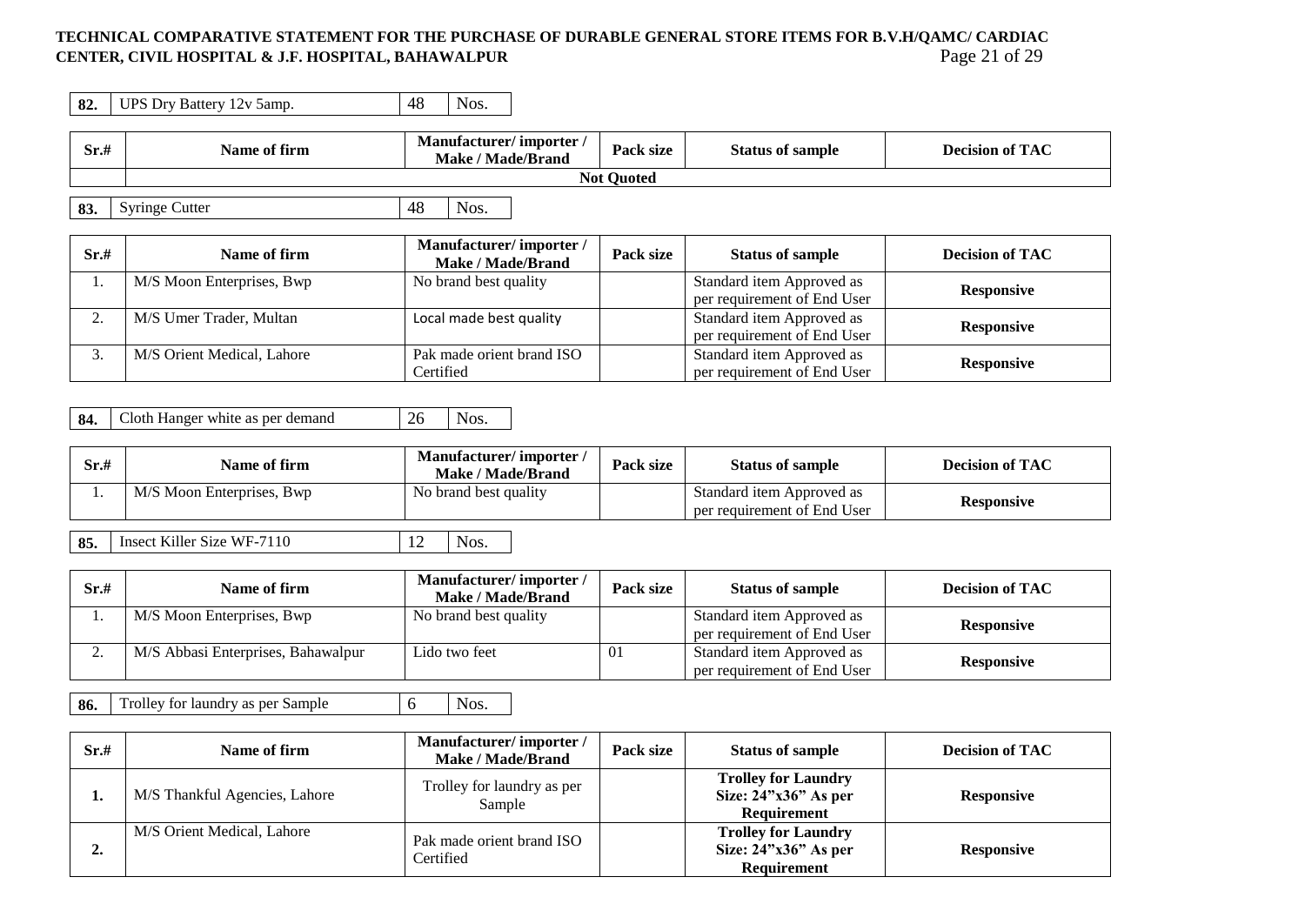# TECHNICAL COMPARATIVE STATEMENT FOR THE PURCHASE OF DURABLE GENERAL STORE ITEMS FOR B.V.H/QAMC/ CARDIAC<br>CENTER, CIVIL HOSPITAL & J.F. HOSPITAL, BAHAWALPUR<br>Page 22 of 29 **CENTER, CIVIL HOSPITAL & J.F. HOSPITAL, BAHAWALPUR**

| 87.  | T.D.S Meter for Boiler    | Nos.                                        |           |                                                          |                        |
|------|---------------------------|---------------------------------------------|-----------|----------------------------------------------------------|------------------------|
| Sr.# | Name of firm              | Manufacturer/importer/<br>Make / Made/Brand | Pack size | <b>Status of sample</b>                                  | <b>Decision of TAC</b> |
|      | M/S Moon Enterprises, Bwp | No brand best quality                       |           | Standard item Approved as<br>per requirement of End User | <b>Responsive</b>      |
| 88.  | P.H Meter for boiler      | Nos.                                        |           |                                                          |                        |

| Sr.# | Name of firm              | Manufacturer/importer<br>Make / Made/Brand | <b>Pack size</b> | <b>Status of sample</b>                                  | <b>Decision of TAC</b> |
|------|---------------------------|--------------------------------------------|------------------|----------------------------------------------------------|------------------------|
|      | M/S Moon Enterprises, Bwp | No brand best quality                      |                  | Standard item Approved as<br>per requirement of End User | <b>Responsive</b>      |

Е

| Sr.# | Name of firm                       | Manufacturer/importer/<br>Make / Made/Brand | Pack size | <b>Status of sample</b>                                  | <b>Decision of TAC</b> |
|------|------------------------------------|---------------------------------------------|-----------|----------------------------------------------------------|------------------------|
|      | M/S Moon Enterprises, Bwp          | No brand best quality                       |           | Standard item Approved as<br>per requirement of End User | <b>Responsive</b>      |
| ـ.   | M/S Abbasi Enterprises, Bahawalpur | <b>Best Quality</b>                         | 01        | Standard item Approved as<br>per requirement of End User | <b>Responsive</b>      |

| 90.     | <b>B.P Apparatus Portable</b>       | Nos.<br>24                                  |                  |                         |                        |  |
|---------|-------------------------------------|---------------------------------------------|------------------|-------------------------|------------------------|--|
| Sr.#    | Name of firm                        | Manufacturer/importer/<br>Make / Made/Brand | Pack size        | <b>Status of sample</b> | <b>Decision of TAC</b> |  |
| ı.      | M/S Moon Enterprises, Bwp           | No brand best quality                       |                  |                         |                        |  |
| ◠<br>۷. | M/S Umer Trader, Multan             | Imported best quality                       |                  | <b>Pending</b>          |                        |  |
| 3.      | M/S Orient Medical, Lahore          | Made in China                               |                  |                         |                        |  |
| 4.      | M/S Attique Enterprises, Bahawalpur | Aqua                                        | As per<br>demand |                         |                        |  |
| 5.      | M/S Abbasi Enterprises, Bahawalpur  | <b>Best Quality</b>                         | -01              |                         |                        |  |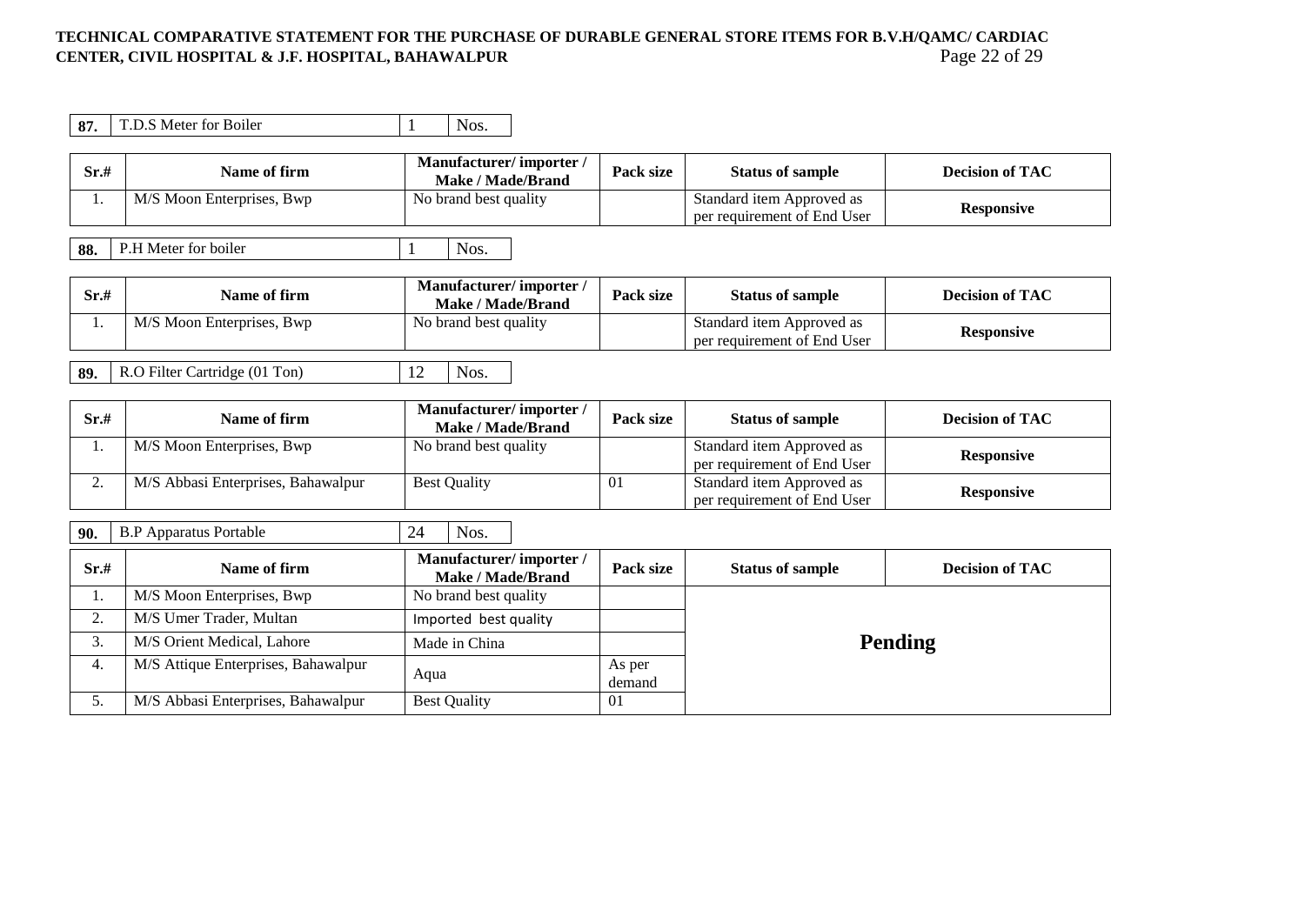### TECHNICAL COMPARATIVE STATEMENT FOR THE PURCHASE OF DURABLE GENERAL STORE ITEMS FOR B.V.H/QAMC/ CARDIAC<br>CENTER, CIVIL HOSPITAL & J.F. HOSPITAL, BAHAWALPUR<br>Page 23 of 29 **CENTER, CIVIL HOSPITAL & J.F. HOSPITAL, BAHAWALPUR**

| 91.  | E.CG Electrode Child               | 36 | Nos.                                        |  |           |                             |                        |
|------|------------------------------------|----|---------------------------------------------|--|-----------|-----------------------------|------------------------|
| Sr.# | Name of firm                       |    | Manufacturer/importer/<br>Make / Made/Brand |  | Pack size | <b>Status of sample</b>     | <b>Decision of TAC</b> |
| .,   | M/S Moon Enterprises, Bwp          |    | No brand best quality                       |  |           | Standard item Approved as   | <b>Responsive</b>      |
|      |                                    |    |                                             |  |           | per requirement of End User |                        |
|      | M/S Umer Trader, Multan            |    | Imported best quality                       |  |           | Standard item Approved as   | <b>Responsive</b>      |
|      |                                    |    |                                             |  |           | per requirement of End User |                        |
| 3.   | M/S Abbasi Enterprises, Bahawalpur |    | <b>Best Quality</b>                         |  | 01        | Standard item Approved as   | <b>Responsive</b>      |
|      |                                    |    |                                             |  |           | per requirement of End User |                        |
| 92.  | <b>B.P Balloon</b>                 | 36 | Nos.                                        |  |           |                             |                        |

| Sr.# | Name of firm                       | Manufacturer/importer/<br>Make / Made/Brand | Pack size | <b>Status of sample</b>                                  | <b>Decision of TAC</b> |
|------|------------------------------------|---------------------------------------------|-----------|----------------------------------------------------------|------------------------|
|      | M/S Moon Enterprises, Bwp          | No brand best quality                       |           | Standard item Approved as<br>per requirement of End User | <b>Responsive</b>      |
|      | M/S Orient Medical, Lahore         | Made in China                               |           | Standard item Approved as<br>per requirement of End User | <b>Responsive</b>      |
|      | M/S Abbasi Enterprises, Bahawalpur | <b>Best Quality</b>                         | 01        | Standard item Approved as<br>per requirement of End User | <b>Responsive</b>      |
| 93.  | Dyna Map Monitor                   | Nos.                                        |           |                                                          |                        |

| <br>Sr.# | <b>Name of firm</b> | Manufacturer/ importer<br>' Made/Brand<br>Make | <b>Pack size</b> | <b>Status of sample</b> | of $\bf TAC$<br><b>Decision of</b> |  |  |
|----------|---------------------|------------------------------------------------|------------------|-------------------------|------------------------------------|--|--|
|          | <b>Not Quoted</b>   |                                                |                  |                         |                                    |  |  |

| 94.<br>Aluminum Stairs<br>Nos. |
|--------------------------------|
|--------------------------------|

| Sr.# | -04<br>Name of firm | / importer<br>Manufacturer/<br>Make<br><b>Made/Brand</b> | <b>Pack size</b> | <b>Status of sample</b> | $\rho$ $\pi$<br><b>A</b><br>Decision of<br>$\blacksquare$ |  |
|------|---------------------|----------------------------------------------------------|------------------|-------------------------|-----------------------------------------------------------|--|
|      | --<br>Not<br>Ouoted |                                                          |                  |                         |                                                           |  |

**95.** Stretcher Trolley 4 wheel (Tire Motor Cycle) 3 Nos.

| Sr.# | Name of firm              | Manufacturer/importer<br>Make / Made/Brand | Pack size | <b>Status of sample</b>                                  | <b>Decision of TAC</b> |
|------|---------------------------|--------------------------------------------|-----------|----------------------------------------------------------|------------------------|
|      | M/S Moon Enterprises, Bwp | No brand best quality                      |           | Standard item Approved as<br>per requirement of End User | Responsive             |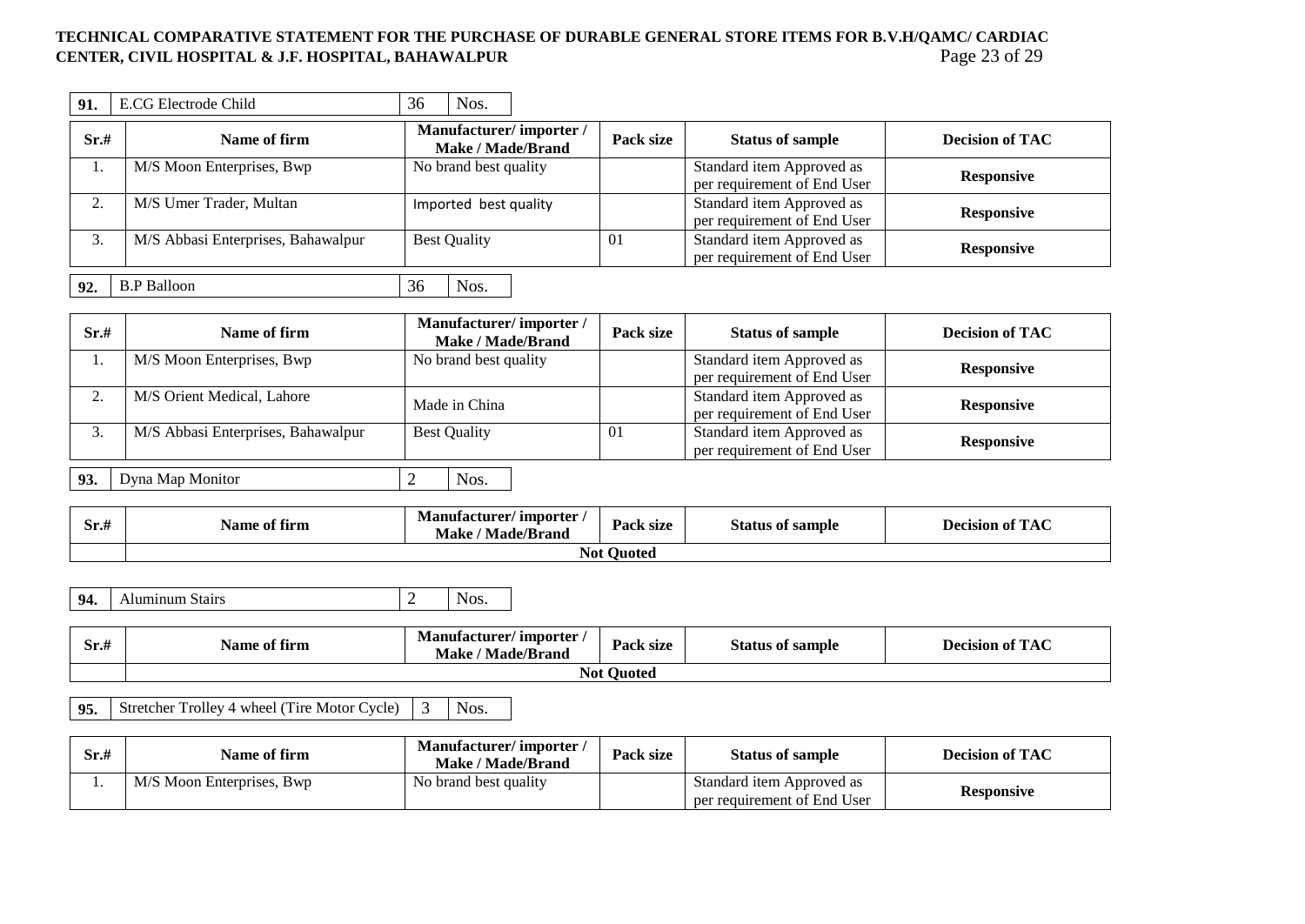### TECHNICAL COMPARATIVE STATEMENT FOR THE PURCHASE OF DURABLE GENERAL STORE ITEMS FOR B.V.H/QAMC/ CARDIAC<br>CENTER, CIVIL HOSPITAL & J.F. HOSPITAL, BAHAWALPUR<br>Page 24 of 29 **CENTER, CIVIL HOSPITAL & J.F. HOSPITAL, BAHAWALPUR**

| 96.  | Stool Iron SS Top Single Price 16 guge<br>Pipe height | 10                                          | Nos.                  |                           |                         |                                            |            |
|------|-------------------------------------------------------|---------------------------------------------|-----------------------|---------------------------|-------------------------|--------------------------------------------|------------|
| Sr.# | Name of firm                                          | Manufacturer/importer/<br>Make / Made/Brand |                       | Pack size                 | <b>Status of sample</b> | <b>Decision of TAC</b>                     |            |
|      | M/S Moon Enterprises, Bwp                             |                                             | No brand best quality |                           |                         | <b>Retender</b>                            |            |
| 2.   | M/S Umer Trader, Multan                               | Local made best quality                     |                       |                           |                         | With specification that stool should be    |            |
| 3.   | M/S Orient Medical, Lahore                            | Certified                                   |                       | Pak made orient brand ISO |                         | stainless steel top is single piece and 16 |            |
| 4.   | M/S Attique Enterprises, Bahawalpur                   | Pakistan                                    |                       |                           | As per<br>demand        |                                            | gauge Pipe |

**97.** Photostat Machine 3 in 1 1 Nos.

| Sr.H | - -<br>Name of firm | / importer<br><b>Manufacturer/</b><br><b>Made/Brand</b><br>Make | <b>Pack size</b> | <b>Status</b><br>s of sample | P T A<br><b>Decision of</b><br>TAC |  |
|------|---------------------|-----------------------------------------------------------------|------------------|------------------------------|------------------------------------|--|
|      | Not Ouoted          |                                                                 |                  |                              |                                    |  |

**98.** Water pump Double impeller  $\begin{array}{|c|c|c|c|c|} \hline 1 & 0 & \text{Nos.} \ \hline \end{array}$ 

| Sr.# | Name of firm              | Manufacturer/importer<br>Make / Made/Brand    | Pack size | <b>Status of sample</b>                                  | <b>Decision of TAC</b> |
|------|---------------------------|-----------------------------------------------|-----------|----------------------------------------------------------|------------------------|
|      | M/S Moon Enterprises, Bwp | Diamond brand / any brand<br>copper rewinding |           | Standard item Approved as<br>per requirement of End User | Responsive             |

**99.** Printer 3 in 1 (Scan + Print + Photostat)  $1$  Nos.

| Sr.# | Name of firm                       | Manufacturer/importer/<br><b>Make / Made/Brand</b> | Pack size | <b>Status of sample</b> | <b>Decision of TAC</b> |  |
|------|------------------------------------|----------------------------------------------------|-----------|-------------------------|------------------------|--|
|      | M/S Muhammad Asif Multan           | HP(M26NW)                                          |           |                         |                        |  |
| ٠.   | M/S Moon Enterprises, Bwp          | HP A4 size copy                                    | Pcs       | <b>Pending</b>          |                        |  |
| J.   | M/S Umer Trader, Multan            | HP M26 NW best quality                             |           |                         |                        |  |
| 4.   | M/S Abbasi Enterprises, Bahawalpur | HP branded                                         | 01        |                         |                        |  |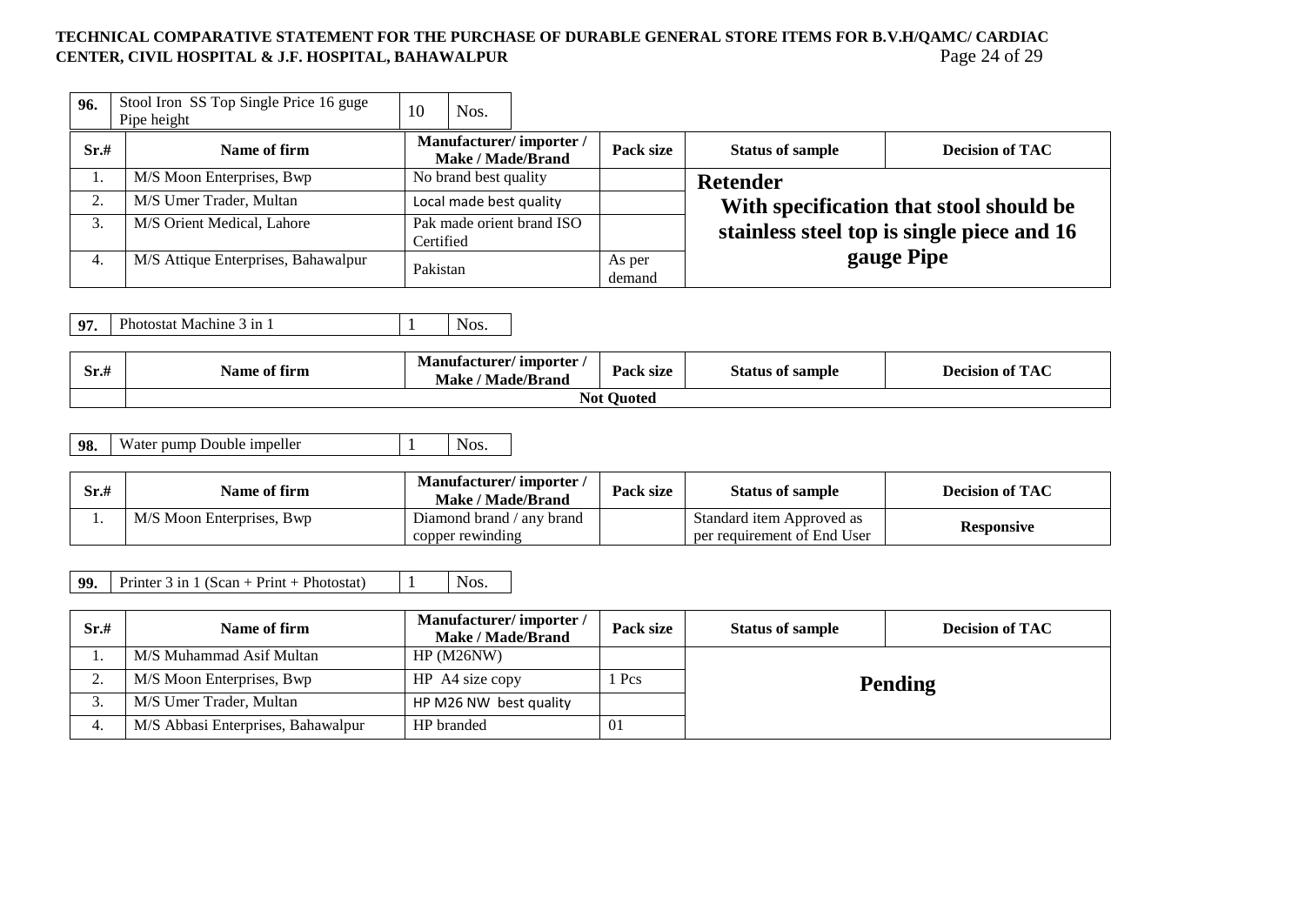## TECHNICAL COMPARATIVE STATEMENT FOR THE PURCHASE OF DURABLE GENERAL STORE ITEMS FOR B.V.H/QAMC/ CARDIAC<br>CENTER, CIVIL HOSPITAL & J.F. HOSPITAL, BAHAWALPUR<br>Page 25 of 29 **CENTER, CIVIL HOSPITAL & J.F. HOSPITAL, BAHAWALPUR**

| 100. | <b>Cable Cross</b>      | Nos.                                               |           |                         |                        |
|------|-------------------------|----------------------------------------------------|-----------|-------------------------|------------------------|
| Sr.# | Name of firm            | Manufacturer/importer / Make / Made/Brand          | Pack size | <b>Status of sample</b> | <b>Decision of TAC</b> |
|      |                         | <b>Not Quoted</b>                                  |           |                         |                        |
| 101  | <b>Squat Rack</b>       | Nos.                                               |           |                         |                        |
| Sr.# | Name of firm            | Manufacturer/importer / Make /<br>Made/Brand       | Pack size | <b>Status of sample</b> | <b>Decision of TAC</b> |
|      |                         | <b>Not Quoted</b>                                  |           |                         |                        |
| 102. | <b>Smith Machine</b>    | Nos.                                               |           |                         |                        |
| Sr.# | Name of firm            | Manufacturer/importer/<br><b>Make / Made/Brand</b> | Pack size | <b>Status of sample</b> | <b>Decision of TAC</b> |
|      |                         | <b>Not Quoted</b>                                  |           |                         |                        |
| 103. | Leg Press               | Nos.                                               |           |                         |                        |
| Sr.# | Name of firm            | Manufacturer/importer/<br>Make / Made/Brand        | Pack size | <b>Status of sample</b> | <b>Decision of TAC</b> |
|      |                         | <b>Not Quoted</b>                                  |           |                         |                        |
| 104. | Lag Extension /Lag Curi | Nos.                                               |           |                         |                        |
| Sr.# | Name of firm            | Manufacturer/importer/<br><b>Make / Made/Brand</b> | Pack size | <b>Status of sample</b> | <b>Decision of TAC</b> |
|      |                         | <b>Not Quoted</b>                                  |           |                         |                        |
| 105. | Peck Deck Fly           | Nos.                                               |           |                         |                        |
| Sr.# | Name of firm            | Manufacturer/importer/<br>Make / Made/Brand        | Pack size | <b>Status of sample</b> | <b>Decision of TAC</b> |
|      |                         | <b>Not Quoted</b>                                  |           |                         |                        |
| 106. | Lat Pull Down           | Nos.                                               |           |                         |                        |
| Sr.# | Name of firm            | Manufacturer/importer/<br>Make / Made/Brand        | Pack size | <b>Status of sample</b> | <b>Decision of TAC</b> |
|      |                         | <b>Not Quoted</b>                                  |           |                         |                        |
| 107. | <b>Rowing Machine</b>   | Nos.                                               |           |                         |                        |
| Sr.# | Name of firm            | Manufacturer/importer/<br>Make / Made/Brand        | Pack size | <b>Status of sample</b> | <b>Decision of TAC</b> |
|      |                         | <b>Not Quoted</b>                                  |           |                         |                        |
| 108. | T Bar Seated            | Nos.                                               |           |                         |                        |
| Sr.# | Name of firm            | Manufacturer/importer/<br>Make / Made/Brand        | Pack size | <b>Status of sample</b> | <b>Decision of TAC</b> |
|      |                         | <b>Not Quoted</b>                                  |           |                         |                        |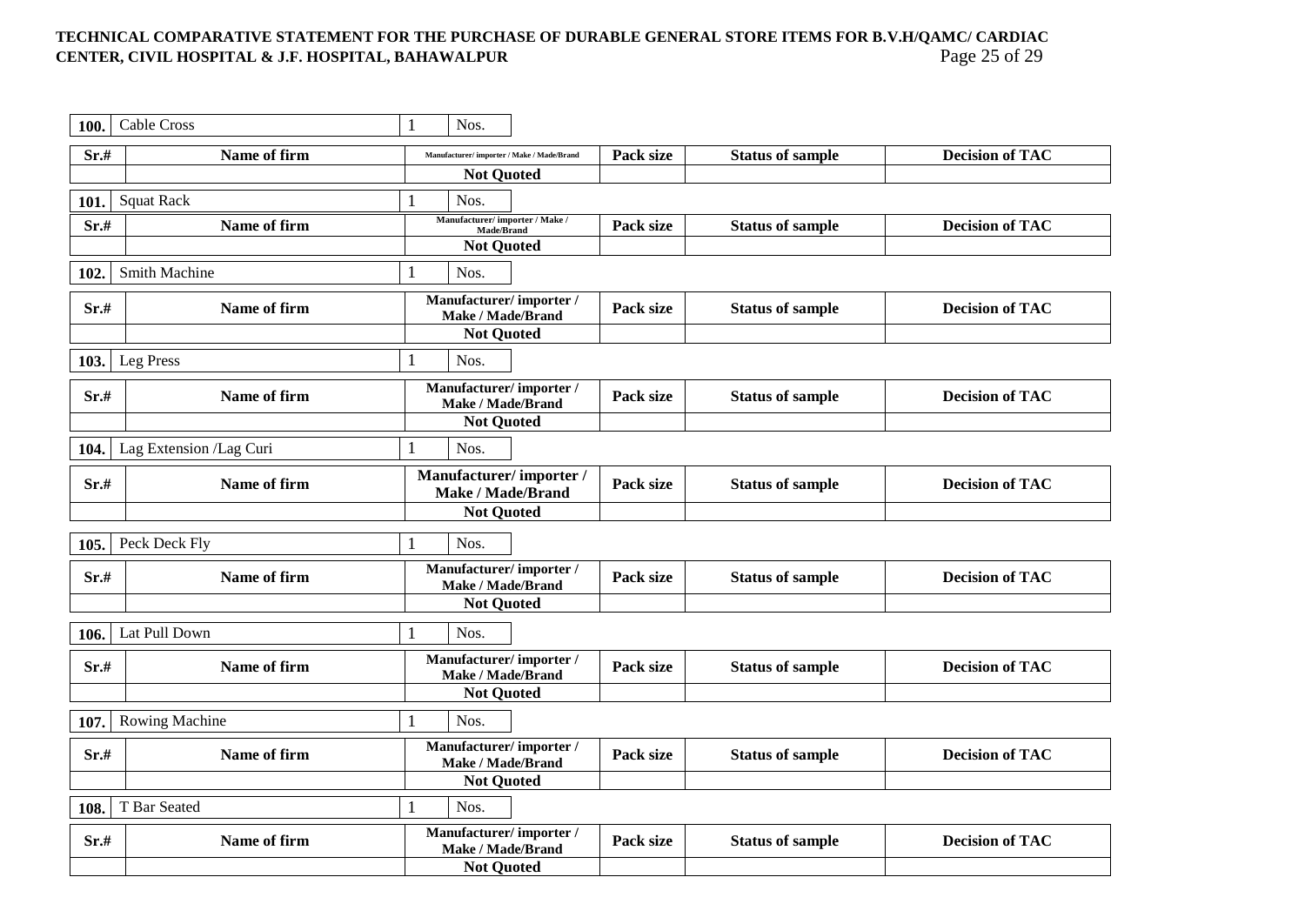## TECHNICAL COMPARATIVE STATEMENT FOR THE PURCHASE OF DURABLE GENERAL STORE ITEMS FOR B.V.H/QAMC/ CARDIAC<br>CENTER, CIVIL HOSPITAL & J.F. HOSPITAL, BAHAWALPUR<br>Page 26 of 29 **CENTER, CIVIL HOSPITAL & J.F. HOSPITAL, BAHAWALPUR**

| 109. | <b>Hyper Extension</b>    | $\mathbf{1}$<br>Nos.                               |           |                         |                        |
|------|---------------------------|----------------------------------------------------|-----------|-------------------------|------------------------|
| Sr.# | Name of firm              | Manufacturer/importer/<br>Make / Made/Brand        | Pack size | <b>Status of sample</b> | <b>Decision of TAC</b> |
|      |                           | <b>Not Quoted</b>                                  |           |                         |                        |
| 110. | Ab Crunch Machine         | Nos.                                               |           |                         |                        |
| Sr.# | Name of firm              | Manufacturer/importer/<br><b>Make / Made/Brand</b> | Pack size | <b>Status of sample</b> | <b>Decision of TAC</b> |
|      |                           | <b>Not Quoted</b>                                  |           |                         |                        |
| 111. | Abdominal Board           | Nos.                                               |           |                         |                        |
| Sr.# | Name of firm              | Manufacturer/importer/<br>Make / Made/Brand        | Pack size | <b>Status of sample</b> | <b>Decision of TAC</b> |
|      |                           | <b>Not Quoted</b>                                  |           |                         |                        |
| 112. | <b>Twister Double</b>     | Nos.                                               |           |                         |                        |
| Sr.# | Name of firm              | Manufacturer/importer/<br><b>Make / Made/Brand</b> | Pack size | <b>Status of sample</b> | <b>Decision of TAC</b> |
|      |                           | <b>Not Quoted</b>                                  |           |                         |                        |
| 113. | Siss Squat                | Nos.                                               |           |                         |                        |
| Sr.# | Name of firm              | Manufacturer/importer/<br>Make / Made/Brand        | Pack size | <b>Status of sample</b> | <b>Decision of TAC</b> |
|      |                           | <b>Not Quoted</b>                                  |           |                         |                        |
| 114. | Bench Press*2             | 5<br>Nos.                                          |           |                         |                        |
| Sr.# | Name of firm              | Manufacturer/importer/<br><b>Make / Made/Brand</b> | Pack size | <b>Status of sample</b> | <b>Decision of TAC</b> |
|      |                           | <b>Not Quoted</b>                                  |           |                         |                        |
| 115. | Silder                    | Nos.<br>1                                          |           |                         |                        |
| Sr.# | Name of firm              | Manufacturer/importer/<br><b>Make / Made/Brand</b> | Pack size | <b>Status of sample</b> | <b>Decision of TAC</b> |
|      |                           | <b>Not Quoted</b>                                  |           |                         |                        |
| 116. | Dumbells                  | 20<br>Nos.                                         |           |                         |                        |
| Sr.# | Name of firm              | Manufacturer/importer/<br>Make / Made/Brand        | Pack size | <b>Status of sample</b> | <b>Decision of TAC</b> |
|      |                           | <b>Not Quoted</b>                                  |           |                         |                        |
| 117. | <b>Elliptical Trainer</b> | $\overline{2}$<br>Nos.                             |           |                         |                        |
| Sr.# | Name of firm              | Manufacturer/importer/<br><b>Make / Made/Brand</b> | Pack size | <b>Status of sample</b> | <b>Decision of TAC</b> |
|      |                           | <b>Not Quoted</b>                                  |           |                         |                        |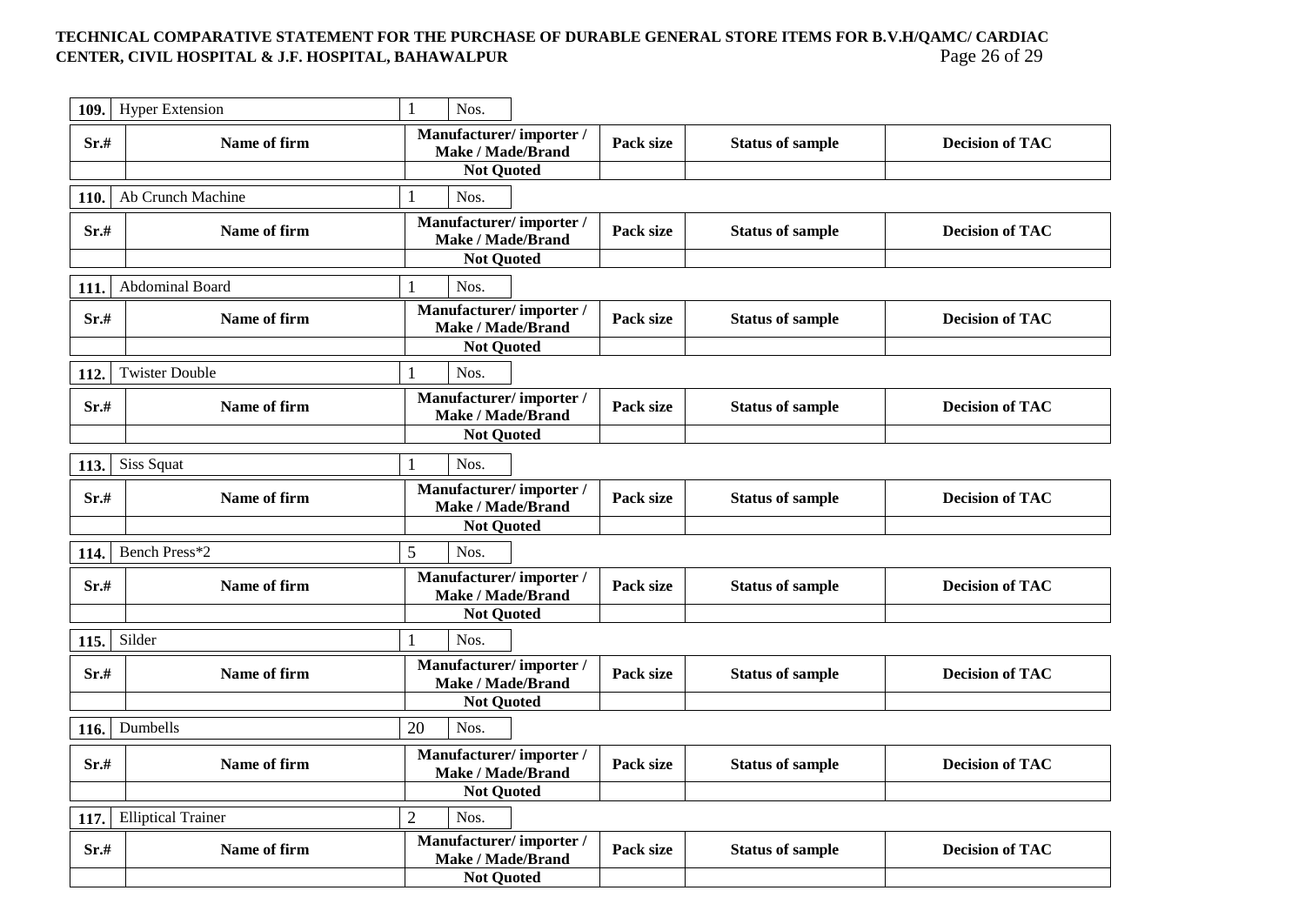### TECHNICAL COMPARATIVE STATEMENT FOR THE PURCHASE OF DURABLE GENERAL STORE ITEMS FOR B.V.H/QAMC/ CARDIAC<br>CENTER, CIVIL HOSPITAL & J.F. HOSPITAL, BAHAWALPUR<br>Page 27 of 29 **CENTER, CIVIL HOSPITAL & J.F. HOSPITAL, BAHAWALPUR**

| 118.         | Dumbell Rack                                                                              | $\mathbf{1}$<br>Nos.                               |                  |                                                          |                        |
|--------------|-------------------------------------------------------------------------------------------|----------------------------------------------------|------------------|----------------------------------------------------------|------------------------|
| Sr.#         | Name of firm                                                                              | Manufacturer/importer/<br><b>Make / Made/Brand</b> | Pack size        | <b>Status of sample</b>                                  | <b>Decision of TAC</b> |
|              |                                                                                           | <b>Not Quoted</b>                                  |                  |                                                          |                        |
| 119.         | Plates Rack Large                                                                         | $\mathbf{1}$<br>Nos.                               |                  |                                                          |                        |
| Sr.#         | Name of firm                                                                              | Manufacturer/importer/<br>Make / Made/Brand        | Pack size        | <b>Status of sample</b>                                  | <b>Decision of TAC</b> |
|              |                                                                                           | <b>Not Quoted</b>                                  |                  |                                                          |                        |
| 120.         | Simple Bench                                                                              | 5<br>Nos.                                          |                  |                                                          |                        |
| Sr.#         | Name of firm                                                                              | Manufacturer/importer/<br><b>Make / Made/Brand</b> | Pack size        | <b>Status of sample</b>                                  | <b>Decision of TAC</b> |
|              |                                                                                           | <b>Not Quoted</b>                                  |                  |                                                          |                        |
| 121.         | Shoulder Stool                                                                            | Nos.                                               |                  |                                                          |                        |
| Sr.#         | Name of firm                                                                              | Manufacturer/importer/<br><b>Make / Made/Brand</b> | Pack size        | <b>Status of sample</b>                                  | <b>Decision of TAC</b> |
|              |                                                                                           | <b>Not Quoted</b>                                  |                  |                                                          |                        |
| 122.         | Simple Stool                                                                              | 10<br>Nos.                                         |                  |                                                          |                        |
| Sr.#         | Name of firm                                                                              | Manufacturer/importer/<br><b>Make / Made/Brand</b> | Pack size        | <b>Status of sample</b>                                  | <b>Decision of TAC</b> |
|              |                                                                                           | <b>Not Quoted</b>                                  |                  |                                                          |                        |
| 123.         | Cycle                                                                                     | 3<br>Nos.                                          |                  |                                                          |                        |
| Sr.#         | Name of firm                                                                              | Manufacturer/importer/<br><b>Make / Made/Brand</b> | Pack size        | <b>Status of sample</b>                                  | <b>Decision of TAC</b> |
|              |                                                                                           | <b>Not Quoted</b>                                  |                  |                                                          |                        |
| 124.         | Water Tanki (Bozraiting Standard Size Havey Gauge one side Two Tyre) with Generator Fixed |                                                    |                  |                                                          | $\mathbf{1}$<br>Nos.   |
| Sr.#         | Name of firm                                                                              | Manufacturer/importer/<br><b>Make / Made/Brand</b> | Pack size        | <b>Status of sample</b>                                  | <b>Decision of TAC</b> |
| $\mathbf{1}$ | M/S Attique Enterprises, Bahawalpur                                                       | Best quality                                       | As per<br>demand | Standard item Approved as<br>per requirement of End User | <b>Responsive</b>      |
| 125.         | Loan Moor Machine Tapa Trackter wali (42")                                                | Nos.                                               |                  |                                                          |                        |
| Sr.#         | Name of firm                                                                              | Manufacturer/importer/<br><b>Make / Made/Brand</b> | Pack size        | <b>Status of sample</b>                                  | <b>Decision of TAC</b> |
| 1.           | M/S Attique Enterprises, Bahawalpur                                                       | Pakistan                                           | As per<br>demand | Standard item Approved as<br>per requirement of End User | <b>Responsive</b>      |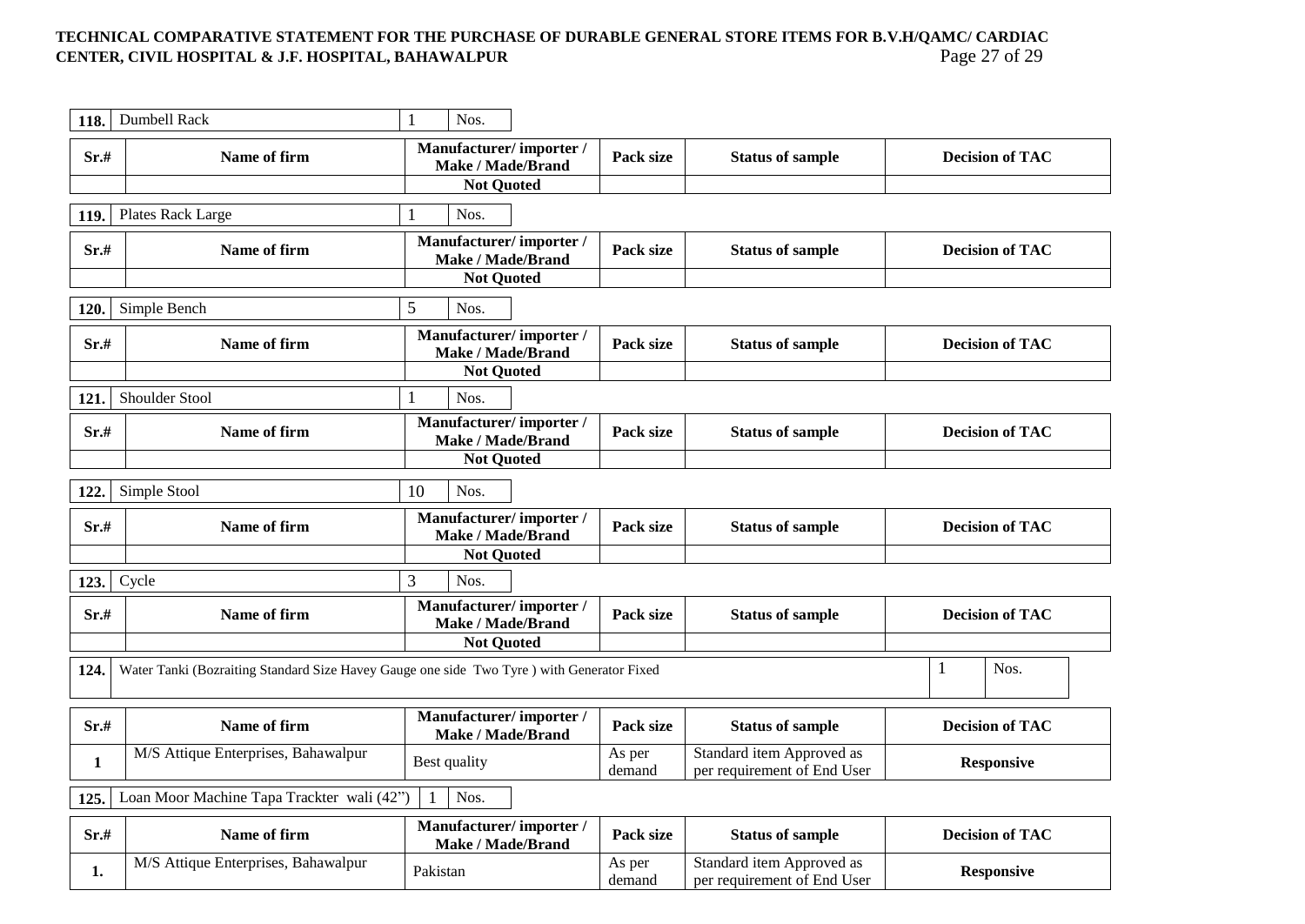## TECHNICAL COMPARATIVE STATEMENT FOR THE PURCHASE OF DURABLE GENERAL STORE ITEMS FOR B.V.H/QAMC/ CARDIAC<br>CENTER, CIVIL HOSPITAL & J.F. HOSPITAL, BAHAWALPUR<br>Page 28 of 29 **CENTER, CIVIL HOSPITAL & J.F. HOSPITAL, BAHAWALPUR**

| 126. | Talwar Grass Cutting wali                    | 10<br>Nos.                                                                |                  |                                                          |                        |
|------|----------------------------------------------|---------------------------------------------------------------------------|------------------|----------------------------------------------------------|------------------------|
| Sr.# | Name of firm                                 | Manufacturer/importer/<br>Make / Made/Brand                               | Pack size        | <b>Status of sample</b>                                  | <b>Decision of TAC</b> |
| 1.   | M/S Attique Enterprises, Bahawalpur          | Pakistan                                                                  | As per<br>demand | Standard item Approved as<br>per requirement of End User | <b>Responsive</b>      |
| 127. | Kassiya Large Size                           | 20<br>Nos.                                                                |                  |                                                          |                        |
| Sr.# | Name of firm                                 | Manufacturer/importer/<br><b>Make / Made/Brand</b>                        | Pack size        | <b>Status of sample</b>                                  | <b>Decision of TAC</b> |
| 1.   | M/S Attique Enterprises, Bahawalpur          | Pakistan                                                                  | As per<br>demand | Standard item Approved as<br>per requirement of End User | <b>Responsive</b>      |
| 128. | Kanchi cutter (plant utting)                 | 10<br>Nos.                                                                |                  |                                                          |                        |
| Sr.# | Name of firm                                 | Manufacturer/importer/<br>Make / Made/Brand                               | Pack size        | <b>Status of sample</b>                                  | <b>Decision of TAC</b> |
| 1.   | M/S Attique Enterprises, Bahawalpur          | Pakistan                                                                  | As per<br>demand | Standard item Approved as<br>per requirement of End User | <b>Responsive</b>      |
| 129. | kalam cutter China                           | 5<br>Nos.                                                                 |                  |                                                          |                        |
| Sr.# | Name of firm                                 | Manufacturer/importer/<br>Make / Made/Brand                               | Pack size        | <b>Status of sample</b>                                  | <b>Decision of TAC</b> |
| 1.   | M/S Attique Enterprises, Bahawalpur          | Pakistan                                                                  | As per<br>demand | Standard item Approved as<br>per requirement of End User | <b>Responsive</b>      |
| 130. | kurpaa                                       | 20<br>Nos.                                                                |                  |                                                          |                        |
| Sr.# | Name of firm                                 | Manufacturer/importer/<br>Make / Made/Brand                               | Pack size        | <b>Status of sample</b>                                  | <b>Decision of TAC</b> |
|      |                                              | <b>Not Quoted</b>                                                         |                  |                                                          |                        |
| 131. | Dandali                                      | 5<br>Nos.                                                                 |                  |                                                          |                        |
| Sr.# | Name of firm                                 | Manufacturer/importer/<br><b>Make / Made/Brand</b>                        | Pack size        | <b>Status of sample</b>                                  | <b>Decision of TAC</b> |
|      |                                              | <b>Not Quoted</b>                                                         |                  |                                                          |                        |
| 132. | Folding Ladder for plant cutting (10 Ft)     | Nos.                                                                      |                  |                                                          |                        |
| Sr.# | Name of firm                                 | Manufacturer/importer/<br>Make / Made/Brand                               | Pack size        | <b>Status of sample</b>                                  | <b>Decision of TAC</b> |
|      |                                              | <b>Not Quoted</b>                                                         |                  |                                                          |                        |
| 133. | Bush Hand Cutter Grass machine for Generator |                                                                           | No.              |                                                          |                        |
| Sr.# | Name of firm                                 | Manufacturer/importer/<br>$M_{\odot}$ by $/M_{\odot}$ de $D_{\rm mean}$ d | Pack size        | <b>Status of sample</b>                                  | <b>Decision of TAC</b> |

| Sr.# | <b>Name of firm</b>                | wanunacium en minor ici<br>/ Made/Brand<br>Make / | Pack size | <b>Status of sample</b>                                  | <b>Decision of TAC</b> |
|------|------------------------------------|---------------------------------------------------|-----------|----------------------------------------------------------|------------------------|
|      | M/S Abbasi Enterprises, Bahawalpur | <b>Best Quality</b>                               | -∪ ⊥      | Standard item Approved as<br>per requirement of End User | <b>Responsive</b>      |